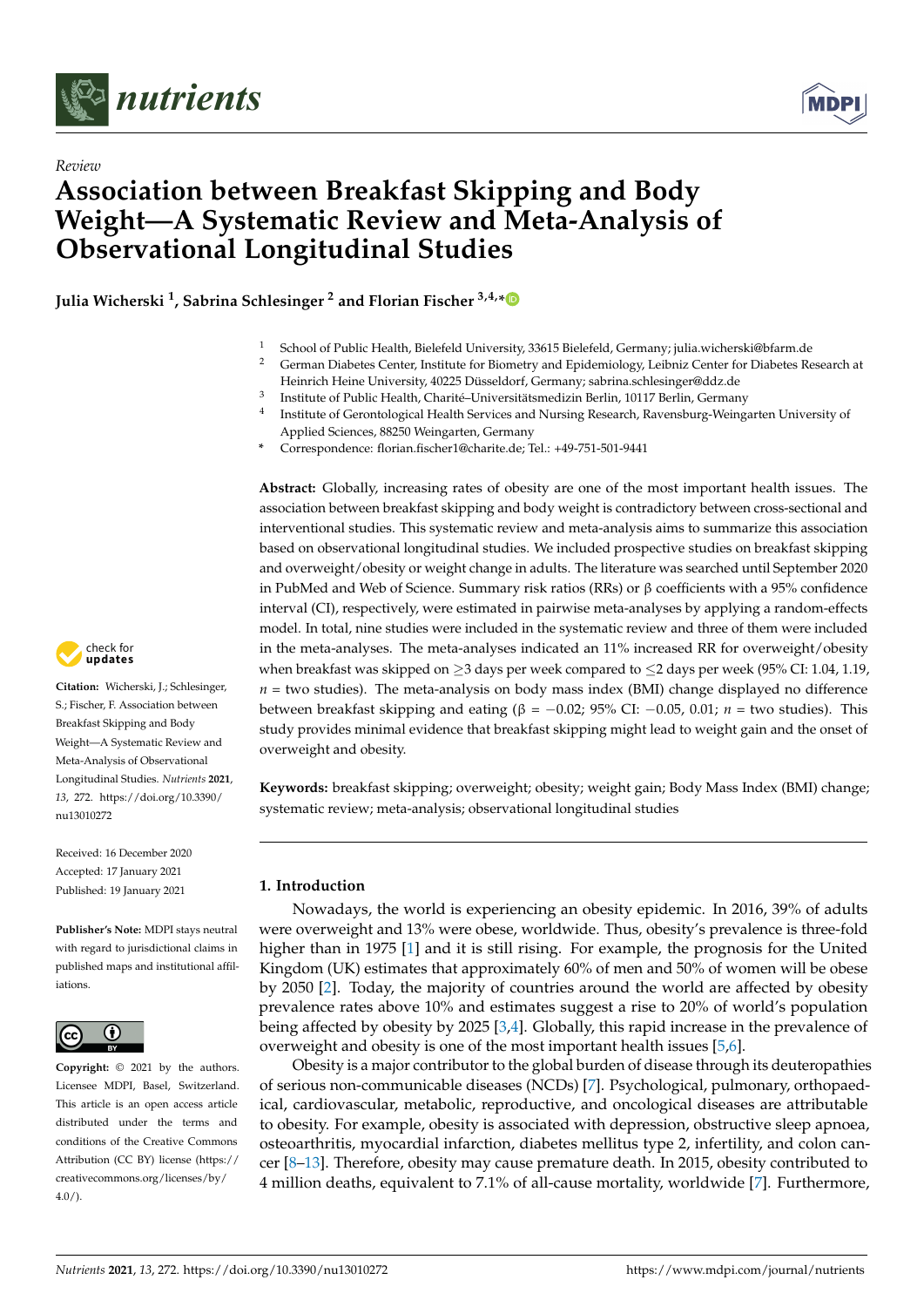there is a huge economic and social burden of obesity. Total health costs and drug costs increase with increasing body mass, which is proportionally beyond their standard values. Obesity correlates to a low socioeconomic status, as well [\[14](#page-15-3)[–20\]](#page-15-4). Therefore, one target of the World Health Organization's (WHO) Global NCD Action Plan 2013–2020 is to halt the rise in obesity by 2025 [\[21\]](#page-15-5). Moreover, actions against obesity are necessary to achieve the third Sustainable Development Goal which comprises the target to decrease the number of premature deaths caused by NCDs by 33.3% by 2030 [\[22\]](#page-15-6).

The underlying pathological process of obesity is represented by the increase in both the total number and size of fat cells, which leads to a heightened accumulation of fat cells in relation to one's body size [\[8,](#page-15-1)[23\]](#page-15-7). Being overweight is defined as elevated body fat accumulation, while obesity defines a situation characterized by an excess body fat mass [\[1,](#page-14-0)[24,](#page-15-8)[25\]](#page-15-9). The most common used measurements to assess human body size are anthropometric measures (e.g., body mass index (BMI) or waist–hip ratio (WHR)) and measurements of body composition (e.g., bioelectrical impedance analysis (BIA) or dualenergy x-ray absorptiometry (DEXA)). However, there are many more methods available for assessing human body weight status [\[26–](#page-15-10)[30\]](#page-15-11).

The etiology of obesity is multifactorial, but the fundamental determinant is the positive energy balance. This is mostly determined by a high energy intake through inappropriate nutrition and a low energy expenditure through physical inactivity [\[24,](#page-15-8)[25\]](#page-15-9). In view of nutritional physiology, it is notable that breakfast is the meal eaten after the longest period with an empty stomach (i.e., postprandial fasting), and therefore, it has the potential to decrease the risk of weight gain due to several metabolic mechanisms [\[31](#page-15-12)[–33\]](#page-15-13). For example, reduced levels of ghrelin (growth hormone release inducing, an appetite suppressant peptide) and increased postprandial energy expenditure have been observed when breakfast is eaten. Moreover, a hypothesis exists stating that nutrient timing is part of the circadian rhythm. In the scope of breakfast skipping, negative effects on the circadian rhythm—such as the irregulating of metabolism—with consequences related to weight management, are conceivable [\[32\]](#page-15-14). Additionally, international recommendations on breakfast agree in their statements that daily consumption of breakfast is advisable for providing a sufficient intake of macro- and micronutrients, maintaining body weight, and improving cognitive functions [\[34](#page-15-15)[–38\]](#page-16-0). In contrast, breakfast skipping is associated with elevated plasma lipoproteins and fasting glucose [\[19,](#page-15-16)[38\]](#page-16-0), and insufficient intake of micronutrients [\[39\]](#page-16-1).

Considering the huge medical, financial, and social burden of obesity, this study aims to examine whether breakfast skipping is associated with adult body weight. Existing systematic reviews and meta-analyses on this topic have examined target groups including children and adolescents in all study designs [\[40](#page-16-2)[–52\]](#page-16-3). However, adults have only been studied in cross-sectional [\[53](#page-16-4)[–55\]](#page-16-5) and interventional study designs [\[56](#page-16-6)[–63\]](#page-17-0). Interventional studies comprise the highest level of evidence but are limited to comparably young and healthy participants, analyzed in small sample sizes under laboratory conditions. For this reason, the systematic review and meta-analysis presented here is based on primary studies using observational longitudinal study designs, to gain further evidence with a high level of external validity.

#### **2. Materials and Methods**

A systematic review and subsequent meta-analyses were conducted. The study was planned and conducted in accordance with the "Meta-analysis Of Observational Studies in Epidemiology" (MOOSE) standards [\[64\]](#page-17-1). The systematic literature search, screening of the identified literature, data extraction and quality assessments were carried out independently by two reviewers (Julia Wicherski, Florian Fischer). There were no discrepancies in judgement between the two independent reviewers.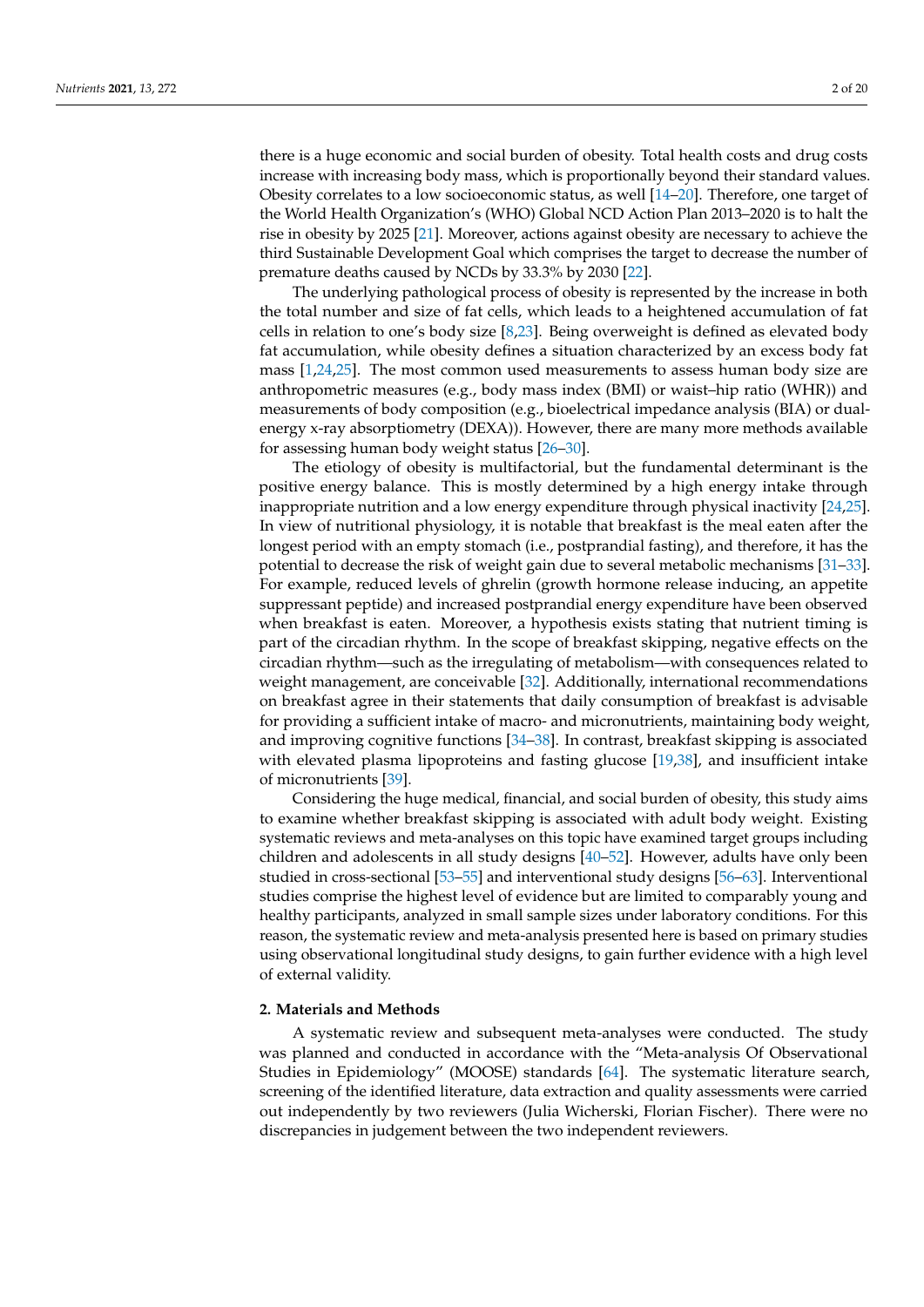#### *2.1. Search Strategy*

According to the "Population-Item-Comparison-Outcome" (PICO) framework, the population of interest was exclusively adults—from all around the world—aged 18 years or older. The exposure of interest was breakfast skipping. This was compared to breakfast eating as regards the occurrence of overweight, obesity or weight gain, respectively. The literature review was conducted in PubMed and Web of Science and included all literature related to the topic that was published up until September 2020.

The included studies were from observational longitudinal study designs and had specified effect estimates expressed as risk ratios (RRs), such as odds ratios, hazard ratios, or relative risk. These RRs were reported with corresponding 95% confidence intervals (95% CI). Alternatively—instead of RRs—some of the included studies reported a coefficient with corresponding 95% CI, in the case that the regression models contained a linear term, such as continuous variables for breakfast frequency and/or BMI. Participants of the included studies were aged  $> 18$  years. The outcome was measured through BMI, waist circumference (WC), WHR, waist-height ratio (WHtR), body fat percentage (BF%), or weight change (gain or loss). The included studies were published/peer-reviewed articles and written in English or German. Studies were excluded if the study was an interventional study, a cross-sectional study, a case study or case report. Likewise, studies were excluded if they did not have specified effect estimates expressed as RRs or coefficients. Individuals who were aged < 18 years (e.g., children, adolescents) or who were pregnant were also excluded.

To build our search queries, we used the Boolean operators "AND" and "OR". Furthermore, we used truncations to search for all terms that begin with a word of interest (e.g., using obes\* to find obesity as well). We searched in specific fields like "Mesh" or "Publication Type" or "Title (TI)" or "Topic (TS)", and we used abbreviations of effect estimates in our search (i.e., odds ratio (OR), hazard ratio (HR) and relative risk (RR)). The following query was used for PubMed: "(((((((breakfast\* OR "breakfast skipping" OR "breakfast frequency" OR "breakfast omission" OR "breakfast" (Mesh) OR ((breakfast\* AND (skipp\* OR frequen\* OR omit\* OR omis\* OR consum\*))) AND ("body weight" (Mesh) OR "overweight" (Mesh) OR "obesity" (Mesh) OR "body weights and measures" (Mesh) OR "body weight" OR "body fat" OR "body mass" OR \*weight OR obes\* OR adipos\* OR "BMI" OR "WHR" OR "WC" OR "WHtR" OR waist OR circumference OR "body size" OR "body fat distribution" (Mesh)) AND (cohort\* OR "cohort studies" (Mesh) OR "case control studies" (Mesh) OR "OR" OR "RR" OR "HR" OR retrospective OR prospective OR observational OR "longitudinal studies" (Mesh) OR "follow-up studies" (Mesh) OR "Observational Studies as Topic" (Mesh) OR "Observational Study" (Publication Type))))))))".

For Web of Science, the following query was utilized: " $((TI = (breakfast*)$  AND TI = (skipp\* OR omi\* OR freq\* OR eat\*) OR (TI = ("breakfast skipping" OR "breakfast omission" OR "breakfast frequency") OR TS = ("breakfast skipping" OR "breakfast omission" OR "breakfast frequency"))) AND (TI = (\*weight OR obes\* OR adipos\* OR fat OR mass OR "body weight" OR "body fat" OR "body mass") OR TS = (\*weight OR obes\* OR adipos\* OR fat OR mass OR "body weight" OR "body fat" OR "body mass")))".

#### *2.2. Data Extraction and Quality Assessment of Included Studies*

Information on the first author's surname, year of publication, country, study name, design and follow-up period, total number of participants, number of cases, distribution of sex and mean age, exposure and outcome definitions and measurements, specified effect estimates—expressed as RRs or coefficients—with the corresponding 95% CI, and adjusted covariables were extracted from each study and included in the qualitative and quantitative syntheses.

The risk of bias in included studies was assessed by applying the "Risk Of Bias In Non-randomized Studies of Interventions" (ROBINS-I) tool [\[65\]](#page-17-2) for each study (Supplementary Table S2). Along with the risk of bias due to confounding, age, sex, education or socioeconomic status, smoking, alcohol, physical activity and total energy intake (TEI)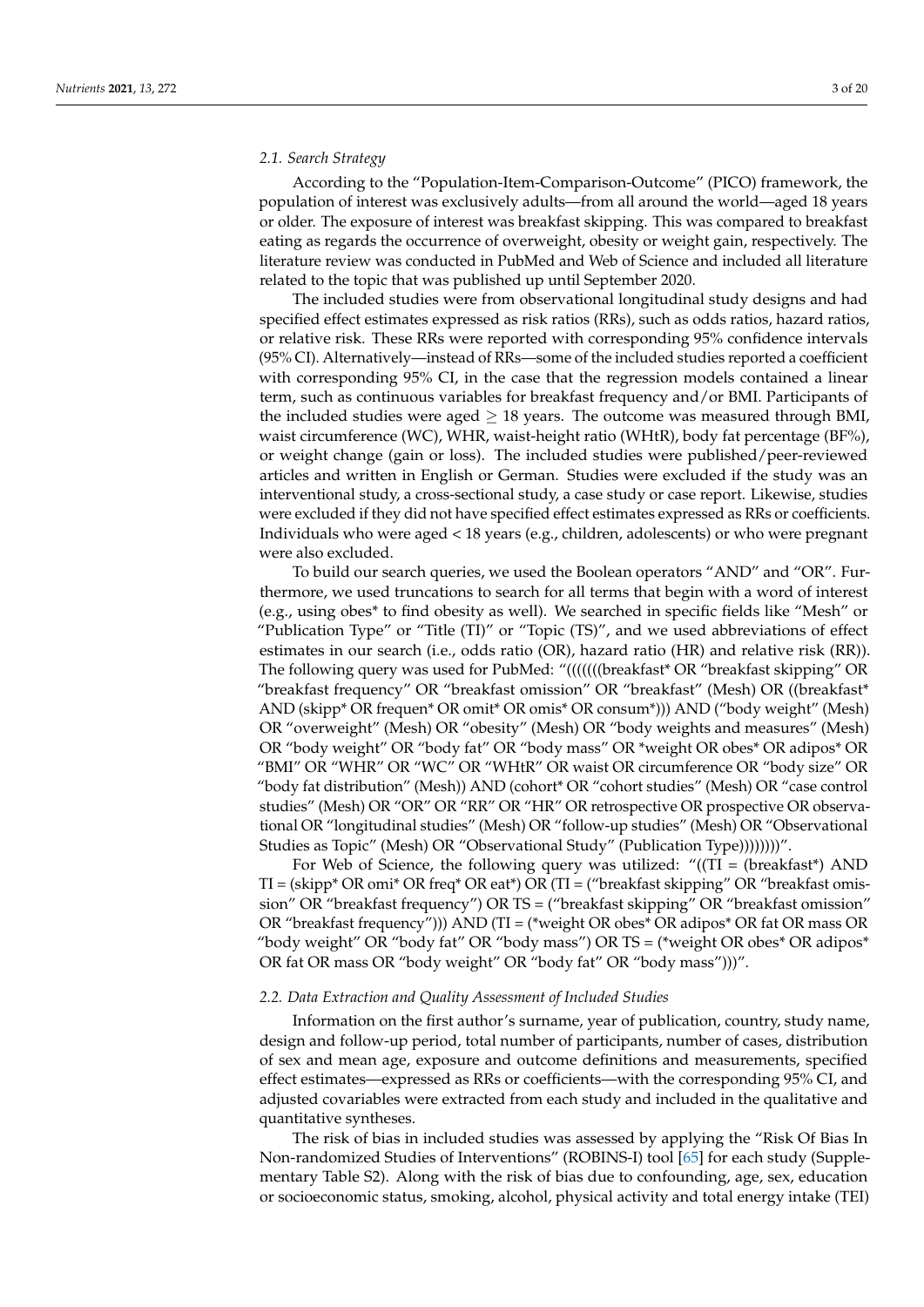were established in accordance with the literature [\[31,](#page-15-12)[34,](#page-15-15)[40,](#page-16-2)[66–](#page-17-3)[81\]](#page-17-4); as these are important covariables because of their confounding nature of being associated with breakfast and body weight. Moreover, the quality of evidence of the conducted meta-analyses was assessed by using the "Nutrition Grading of Recommendations Assessment, Development and Evaluation" (NutriGRADE) approach [\[82\]](#page-17-5) (Supplementary Table S3).

#### *2.3. Statistical Analysis*

Pairwise meta-analyses were conducted by comparing skipping breakfast on  $\geq$ 3 days per week to ≤2 days per week, and skipping breakfast to eating breakfast without detailed category definition, respectively. The first meta-analysis for breakfast skipping focused on the occurrence of overweight (defined as BMI  $\geq$  25 kg/m<sup>2</sup>) and/or obesity (defined as BMI  $\geq$  30 kg/m<sup>2</sup>). The second meta-analysis for breakfast eating versus skipping focused on changes in BMI (change in  $\text{kg/m}^2$ ).

Due to the fact that there are no standard definition criteria for breakfast skipping and eating in regard to its frequency, exposure definitions of this meta-analyses were adopted from the definitions used by the primary studies.

A random-effects model was applied due to the assumption that a normal distribution of the true effect and the heterogeneity within and between the studies was caused by unexpected effects rather than residual effects [\[83,](#page-17-6)[84\]](#page-17-7). At first, the natural logarithm of each risk estimate expressed as a risk ratio (logRR) for overweight/obesity, respectively, was calculated. Subsequently, the logRR for each included study was weighted and pooled accordingly to the variance-based method of DerSimonian and Laird [\[85\]](#page-17-8), which considers the variability within and between the studies. In the scope of the second meta-analysis,  $\beta$ regression coefficients were weighted and pooled directly.

Moreover, for each of the two meta-analyses conducted, we performed a sensitivity analysis for the standard error adjustment by applying the Knapp–Hartung method. This ensured consideration of the less favorable statistical properties of the DerSimonian and Liard method in meta-analyses with a small number of included studies [\[86\]](#page-17-9) and the heterogeneity of included studies, as was the case in our analyses.

We used the  $I^2$  test to evaluate the heterogeneity.  $I^2$  is a measure of inconsistency which describes the variability between the studies included in the meta-analysis due to heterogeneity rather than chance [\[87\]](#page-17-10). According to the Cochrane recommendation [\[88\]](#page-17-11), analyses should include  $\geq 10$  studies to check for publication bias. Since only two studies were included in the meta-analyses, funnel plots and Egger's test were not applied. Checking for missing studies by applying the trim and fill analysis was also deemed to not be practicable. The meta-analyses were conducted by using the metan and metareg package in Stata v16.1 (College Station, TX, USA).

#### **3. Results**

#### *3.1. Identified Literature and Characteristics of Included Studies*

Overall, 3294 records were obtained through database screening and an additional 23 records were identified due to searching reference lists. In scope of the inclusion criteria, 2952 records were excluded. Out of the 180 remaining articles, 171 were excluded after full-text screening. Most excluded studies did not have an observational longitudinal study design  $(n = 68)$ , or their exposure did not match with the corresponding inclusion criterion ( $n = 30$ ). Further studies were excluded because they were published in languages other than English or German (*n* = 22), or because their outcome (*n* = 21) or both their exposure and outcome did not match with the corresponding inclusion criterion (*n* = 15). Furthermore, another nine studies were excluded due to participants being < 18 years old or pregnant, another four studies were excluded as they specified no effect estimates or other effect estimates than those that were required, and two studies were excluded because no full text was available and their authors could not be reached. Figure [1](#page-4-0) exemplifies the literature screening process according to the Preferred Reporting Items for Systematic Reviews and Meta-Analyses (PRISMA) [\[89\]](#page-18-0) flowchart.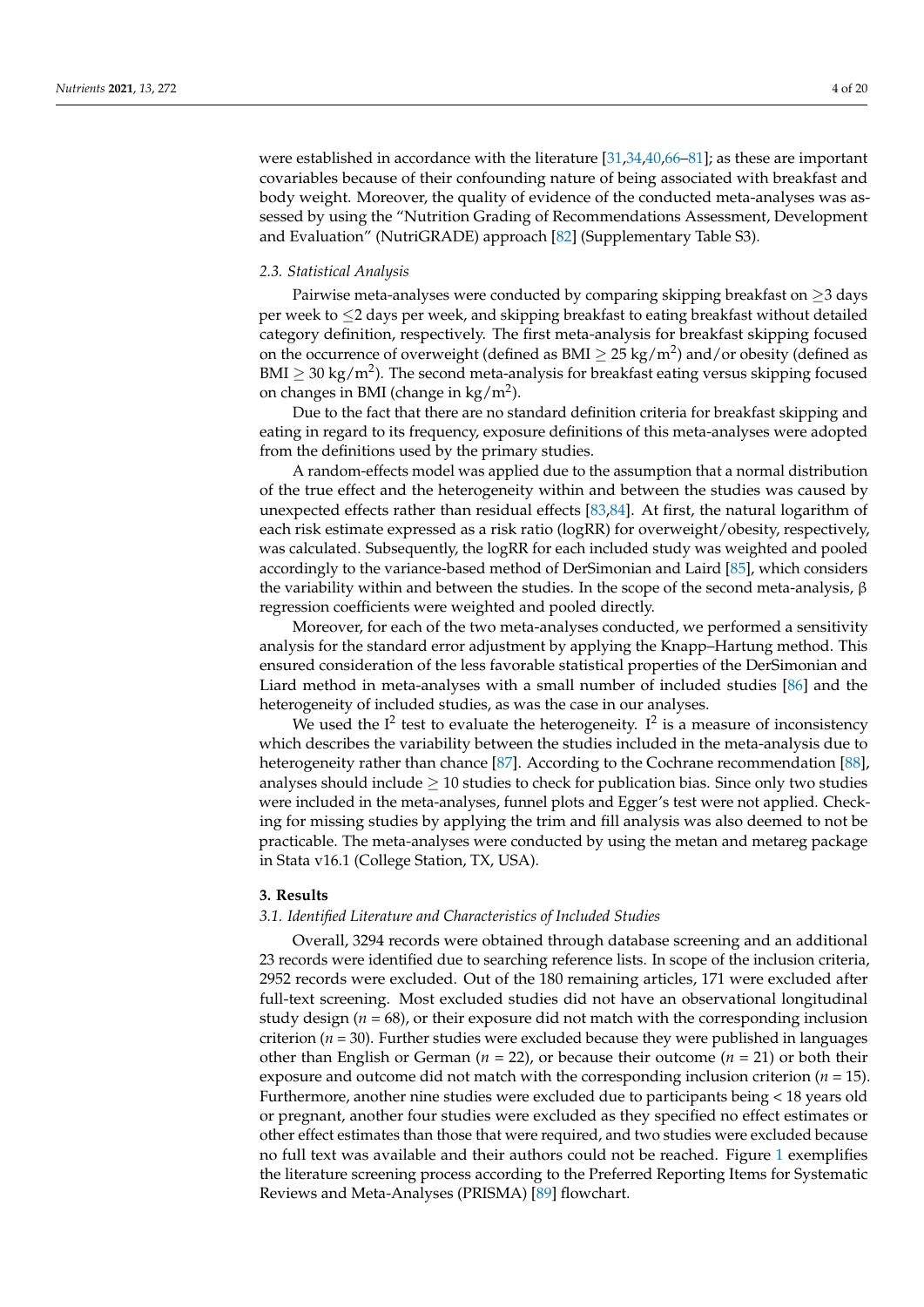<span id="page-4-0"></span>

Figure 1. **Preferred Reporting Items for Systematic Reporting Angle Systematic Reporting 2. Preferred** Reporting and Meta-Analyses (PRISMA) for the analyses (PRISMA) flow charge (PRISMA) flow charge (PRISMA) for the cont screening on the association between breakfast skipping and body weight. **Figure 1.** Preferred Reporting Items for Systematic Reviews and Meta-Analyses (PRISMA) flowchart [\[89\]](#page-18-0) of the literature

of this synthesis, four studies were not comparable in a meta-analysis due to a too great a difference in their exposure or outcome categories, respectively. Accordingly, Guinter et al. [\[90\]](#page-18-1) used the breakfast eating category of 3–4 days per week as reference and compared this to 0, 1–2, 5–6, and 7 days per week. Due to this reference category, it was not practicable to pool this study result with the results of Hurst and Fukuda [\[37\]](#page-16-7) and Kito et al. [\[38\]](#page-16-0). Odegaard et al. [\[91\]](#page-18-2) analyzed BMI  $\geq 30 \text{ kg/m}^2$  and reported hazard ratios. Therefore, too much heterogeneity was present to pool this study result with the results obtained by Hurst and Fukuda [\[37\]](#page-16-7) and Kito et al. [\[38\]](#page-16-0), because they analyzed BMI  $\geq 25 \text{ kg/m}^2$  and reported distribution to positive to the results of the results of  $\frac{1}{2}$  and  $\frac{1}{2}$  and  $\frac{1}{2}$  and  $\frac{1}{2}$  and  $\frac{1}{2}$  and  $\frac{1}{2}$  and  $\frac{1}{2}$  and  $\frac{1}{2}$  and  $\frac{1}{2}$  and  $\frac{1}{2}$  and  $\frac{1}{2}$  and  $\frac{1}{2}$ were not comparable, because of their very different exposure categories: continuous breakfast frequency 0–7 days per week versus the dichotomous met/not met breakfast examing experiency of the studies were included in the quantitative synthesis consisting of guideline. Lastly, three studies were included in the quantitative synthesis consisting of gandemic. Easily, an ee stadies were increased in the quantum oversume consisting of two meta-analyses (see Figure [1\)](#page-4-0). In accordance with this screening process, Supplementary we mean analyses (see Figure 1). In accordance with this selecting process, supprenting that were excluded, sorted by exclusion criteria. Consequently, nine studies were included in the qualitative synthesis. As a result

For now the characteristics of the nine studies included in the review are shown in Table [1.](#page-6-0) 1). In accordance with the correction of this screening process, Supplementary Table S1 and displays the conformation of displays The subsequent Table [2](#page-6-1) is an addition to Table [1](#page-6-0) and displays the confounders adjusted in<br>the included chidies  $T_{\text{t}}$  of the nine studies included in the review are shown in the review are shown in the review are shown in the review are shown in the review are shown in the review are shown in the review  $\frac{1}{2}$ the included studies.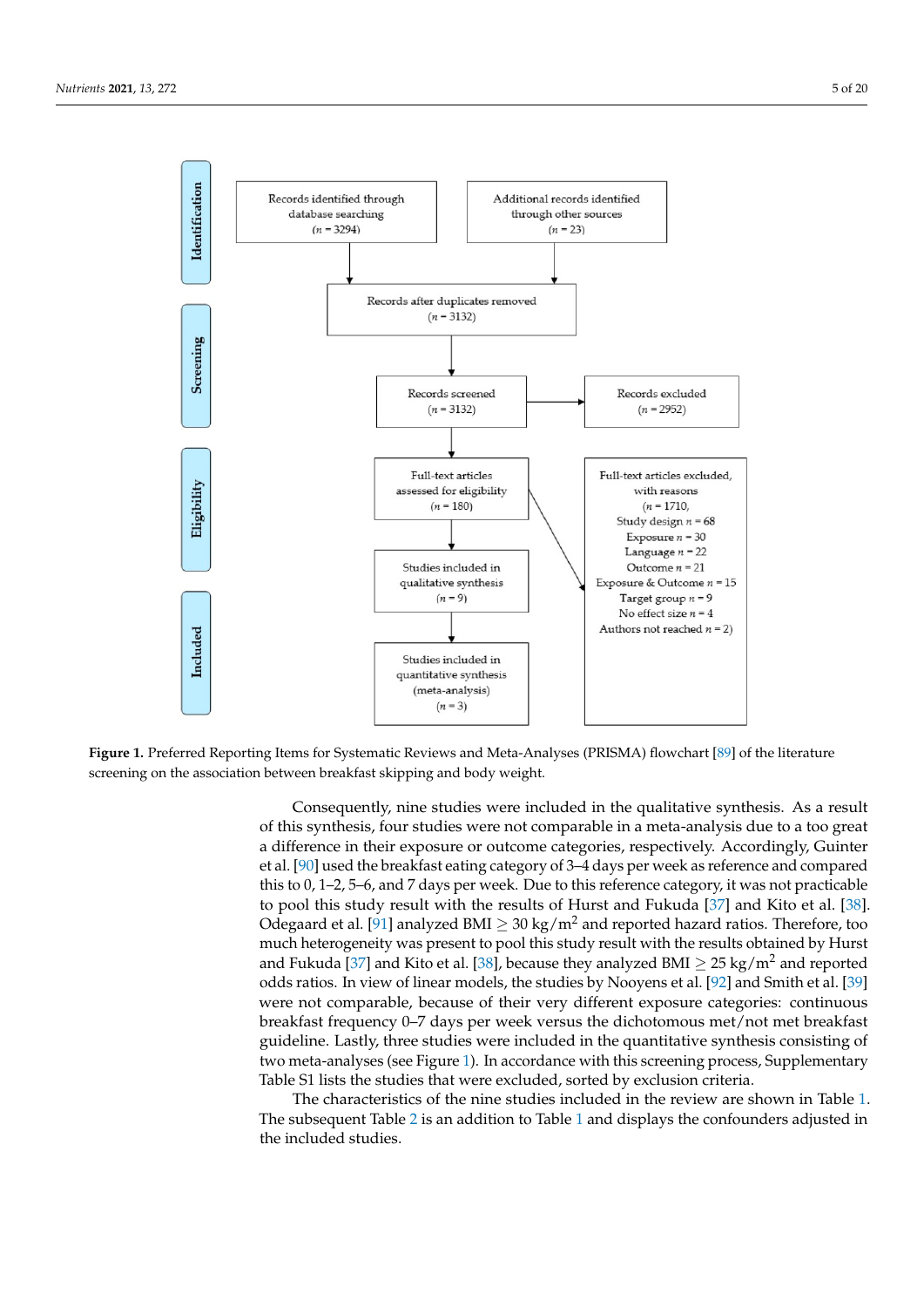Odegaard et al., 2013 [\[91\]](#page-18-7)

USA

CARDIA Study, prospective cohort, 1992/93–2011

3598 972 WC 783 BMI

| Reference                       | Country              | Study Design and<br><b>Follow-Up Period</b>                                  | Participants                   |                    |                                                                         |                                                                                                                                                                      | Results                                                                                                                                                                                                                                                                                                                                                                                                                                                                                                                                                                                             |  |
|---------------------------------|----------------------|------------------------------------------------------------------------------|--------------------------------|--------------------|-------------------------------------------------------------------------|----------------------------------------------------------------------------------------------------------------------------------------------------------------------|-----------------------------------------------------------------------------------------------------------------------------------------------------------------------------------------------------------------------------------------------------------------------------------------------------------------------------------------------------------------------------------------------------------------------------------------------------------------------------------------------------------------------------------------------------------------------------------------------------|--|
|                                 |                      |                                                                              | n Total<br>$n$ Cases $*$       | $Sex**$<br>Age *** | Exposure vs. Comparison,<br>Measurement                                 | Outcome, Measurement                                                                                                                                                 | <b>Estimated Effect Sizes</b><br>(95%CI LL; UL)                                                                                                                                                                                                                                                                                                                                                                                                                                                                                                                                                     |  |
| Goto et al., 2008 [36]          | Japan                | retrospective,<br>check-up data,<br>2000-2007                                | 4634<br>598                    | 100%<br>21.5       | Skipping $\geq$ 2 vs. $\leq$ 1 d/wk,<br>self-administered questionnaire | >5% increased BMI,<br>weight and height<br>measurement                                                                                                               | $OR = 1.34 (1.12; 1.62)$                                                                                                                                                                                                                                                                                                                                                                                                                                                                                                                                                                            |  |
| Guinter et al., 2020<br>[90]    | USA, Puerto Rico     | Sisters Study,<br>prospective cohort,<br>2003-2015                           | 46,037<br>2797, 2383,<br>6807  | $0\%$<br>55.3      | Eating 3-4 d/wk vs.<br>$0, 1-2, 5-6, 7$ d/wk,<br><b>FFQ</b>             | 5-year incident BMI $\geq$ 25<br>$\rm kg/^2$ , $\geq 30 \rm kg/^2$ , $\geq 5 \rm kg$<br>weight gain,<br>weight and height<br>measurement and<br>self-reported weight | 5-yr incident BMI $\geq$ 25kg/ <sup>2</sup> :<br>$0 d/wk RR = 0.74 (0.62; 0.89)$ ,<br>1-2 $d/wk RR = 0.91 (0.78; 1.07)$ ,<br>$5-6$ d/wk RR = 0.97 (0.85; 1.09),<br>$7 d/wk RR = 0.88 (0.78; 0.99)$<br>5-yr incident BMI $\geq$ 30kg/ <sup>2</sup> :<br>$0 d/wk RR = 0.72 (0.59; 0.87)$<br>1-2 $d/wk RR = 0.75 (0.62; 0.89)$ ,<br>$5-6$ d/wk RR = 0.91 (0.80; 1.04),<br>$7 d/wk RR = 0.79 (0.70; 0.90)$<br>5-yr incident $\geq$ 5 kg weight gain:<br>$0 d/wk RR = 1.00 (0.90; 1.11),$<br>1–2 d/wk RR = $0.98$ (0.89; 1.08),<br>$5-6$ d/wk RR = 0.99 (0.92; 1.06),<br>$7 d/wk RR = 0.97 (0.91; 1.04)$ |  |
| Hurst and Fukuda,<br>2018 [37]  | Japan                | secondary analysis of<br>insurance and health<br>check-up data,<br>2008-2013 | 59,717<br>20,671               | 66%<br>47.4        | Skipping $\leq$ 2 vs. $\geq$ 3 d/wk,<br>Health check-up question        | $BMI > 25 \text{ kg}/^{2}$ ,<br>BMI and WC change,<br>BMI and WC data from<br>check-up                                                                               | BMI $\geq$ 25kg/ <sup>2</sup> :<br>$OR = 0.92$ (0.87; 0.97)<br>BMI change (in $\text{kg}/^2$ ):<br>$\beta = 0.00 (-0.03; 0.04)$<br>WC change (in cm):<br>$\beta = 0.03 (-0.11; 0.16)$                                                                                                                                                                                                                                                                                                                                                                                                               |  |
| Kahleova et al., 2017<br>$[93]$ | North America Canada | AHS-2, prospective<br>cohort, 2002-2010                                      | 50,660<br>$n.g.$ <sup>++</sup> | 36%<br>58          | Eating vs. skipping,<br>Hospital History Form                           | BMI change/year,<br>weight and height<br>measurement and<br>self-report                                                                                              | BMI change (in $\text{kg}/^2$ ):<br>$\beta = -0.03$ (-0.04; -0.01)                                                                                                                                                                                                                                                                                                                                                                                                                                                                                                                                  |  |
| Kito et al., 2019 [38]          | Japan                | retrospective cohort,<br>2008/09-2012                                        | 45,524<br>5093                 | 100%<br>34         | Skipping $\geq$ 3 vs. $\leq$ 2 d/wk,<br>Health check-up question        | $BMI \geq 25 \text{ kg}/^2$ ,<br>weight and height<br>measurement                                                                                                    | $OR = 1.18 (1.04; 1.33)$                                                                                                                                                                                                                                                                                                                                                                                                                                                                                                                                                                            |  |
| Nooyens et al., 2005<br>$[92]$  | The Netherlands      | Doetinchem Cohort<br>Study, prospective,<br>1987-2002                        | 288<br>$n.g.$ <sup>++</sup>    | 100%<br>54.9       | Eating 0-7 d/wk<br>Dutch version of EPIC FFO                            | Weight and WC<br>change/year,<br>weight, height and WC<br>measurement                                                                                                | Weight change (in kg):<br>$\beta = 0.04$ (n.g. <sup>++</sup> )<br>WC change (in cm):<br>$\beta = 0.10$ (n.g. <sup>++</sup> )                                                                                                                                                                                                                                                                                                                                                                                                                                                                        |  |
| Odegaard et al., 2013           | T TC A               | CARDIA Study,<br>prognactiva cabort                                          | 3598<br>$072$ $M$ $C$          | 44%                | Eating $\leq$ 3 vs. 4–6, 7 d/wk,<br>intorviouror-administorod           | BMI $\geq$ 30 kg/ <sup>2</sup> ,<br>$WC > 88$ cm for women<br>and $\sim$ 102 cm for mon                                                                              | $BMI \ge 30 \text{ kg}/^2$ :<br>$4-6$ d/wk HR = 0.75 (0.62; 0.90),<br>$7 d/wk HR = 0.57 (0.47; 0.68)$                                                                                                                                                                                                                                                                                                                                                                                                                                                                                               |  |

44% 32.1 Eating ≤ 3 vs. 4–6, 7 d/wk, interviewer-administered CARDIA DHQ

and > 102 cm for men, weight, height and WC measurement

WC > 88 or 120 cm: 4–6 d/wk HR = 0.84 (0.70; 0.99), 7 d/wk HR = 0.78 (0.66; 0.91)

**Table 1.** Characteristics of the included studies.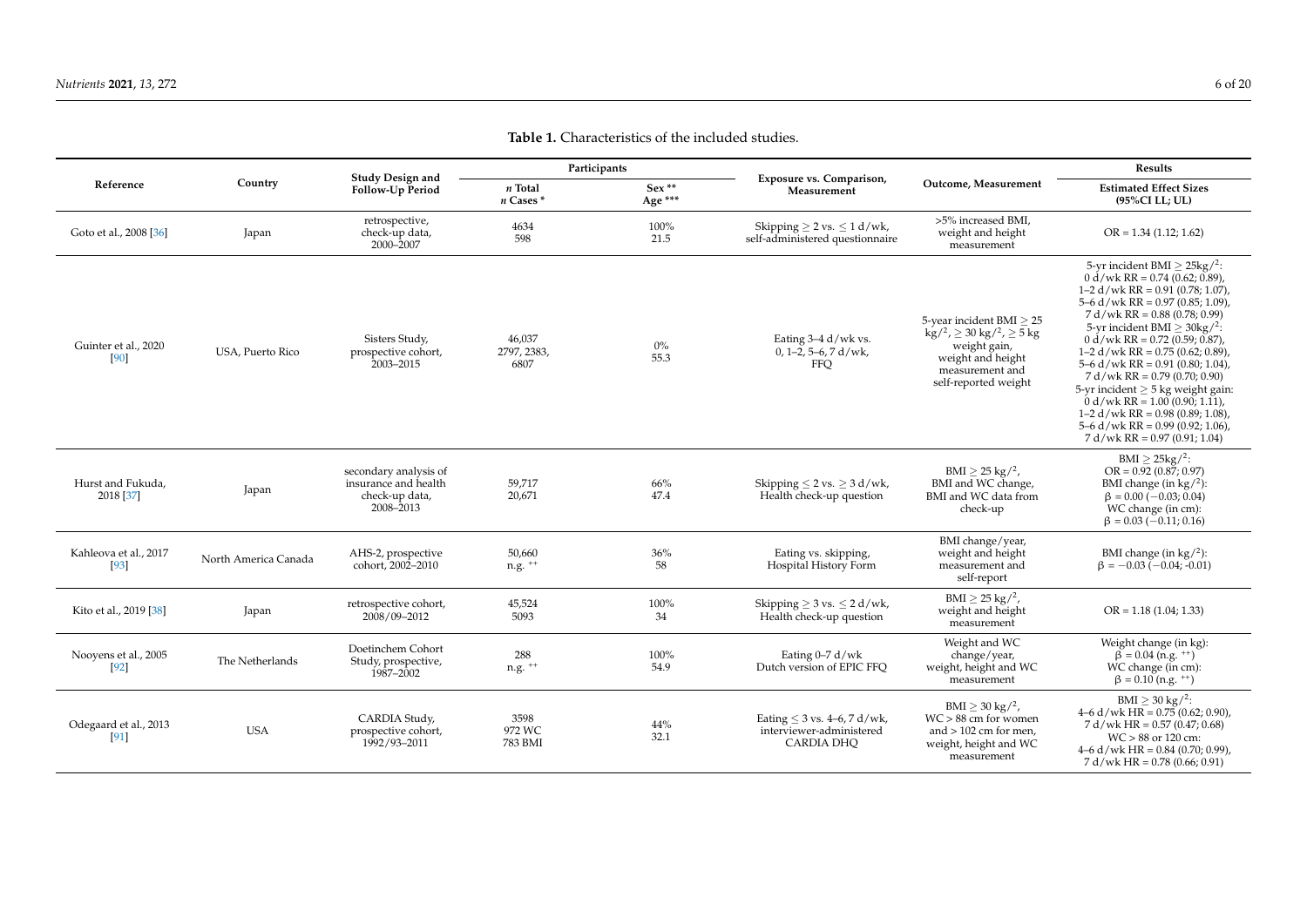| Table 1. Cont.                       |            |                                                             |                          |                    |                                                                       |                                                                              |                                                         |  |
|--------------------------------------|------------|-------------------------------------------------------------|--------------------------|--------------------|-----------------------------------------------------------------------|------------------------------------------------------------------------------|---------------------------------------------------------|--|
| Reference                            | Country    | Study Design and<br><b>Follow-Up Period</b>                 | Participants             |                    |                                                                       |                                                                              | Results                                                 |  |
|                                      |            |                                                             | n Total<br>$n$ Cases $*$ | $Sex**$<br>Age *** | <b>Exposure vs. Comparison,</b><br>Measurement                        | Outcome, Measurement                                                         | <b>Estimated Effect Sizes</b><br>(95%CI LL: UL)         |  |
| Smith et al., 2017 [39]              | Australia  | CDAH Study,<br>prospective cohort,<br>baseline 2002/04-2011 | 1155<br>410              | 43%<br>31.5        | Met guidelines # consistently vs.<br>met not,<br>postal questionnaire | 5-year weight change,<br>weight and height<br>measurement and<br>self-report | 5-yr weight change (in kg):<br>$\beta = 1.5 (0.5; 2.8)$ |  |
| van der Heijden et al.,<br>2007 [94] | <b>USA</b> | HPFS, prospective<br>cohort, 1992-2002                      | 20,064<br>5857           | 100%<br>57.3       | Eating vs. skipping,<br>semi-quantitative FFQ                         | $\geq$ 5 kg weight gain,<br>self-reported weight                             | $HR = 0.87(0.82; 0.93)$                                 |  |

\* participants, in which the analyzed outcome occurred; \*\* male sex in percentage; \*\*\* mean age in years; 95% CI LL; UL = 95% confidence interval: lower limit; upper limit; d/wk = days per week; ++ information not given; AHS = Adventist Health Study; CARDIA = Coronary Artery Risk Development in Young Adults; CDAH = Childhood Determinants of Adult Health; HPFS = Health Professionals Follow-Up Study;  $FFQ = Food Frequency Questionnaire; EPIC = European Prospective Investigation into Cancer and Nutrition; BMI = body mass index; WC = waits circumference, kg = kilograms; m<sup>2</sup> = square meters; vr = year;$ OR = odds ratio; RR = relative risk; HR = hazard ratio; # referring to the 2010 Dietary Guidelines for Americans: eating a nutrient-dent breakfast vs. not eating breakfast [\[35\]](#page-15-18).

#### **Table 2.** Adjusted confounders in included studies.

<span id="page-6-1"></span><span id="page-6-0"></span>

|                                   | <b>Adjustment for Important Variables</b> |                |                |                |                          |                |                |                  |                                                                                                                   |
|-----------------------------------|-------------------------------------------|----------------|----------------|----------------|--------------------------|----------------|----------------|------------------|-------------------------------------------------------------------------------------------------------------------|
| Reference                         | Age                                       | Sex            | Education      | Smoking        | <b>Physical Activity</b> | Alcohol        | <b>TEI</b>     | All <sub>7</sub> | <b>Adjustment for Other Variables</b>                                                                             |
| Goto et al., 2008 [36]            |                                           |                |                |                | $^{\circledR}$           | ⊚              |                |                  | fatty food, living alone                                                                                          |
| Guinter et al., 2020 [90]         | $^{\circledR}$                            | ◎              | $^{\circledR}$ | $^{\circledR}$ | $^{\circledR}$           | ⊚              | ◎              | $^{\circledR}$   | race/ethnicity, Healthy Eating Index 2015, weight loss<br>dieting, average sleep hours, perceived level of stress |
| Hurst and Fukuda, 2018 [37]       | $^{\circledR}$                            | $^{\circledR}$ |                |                |                          |                |                |                  | baseline BMI, obesity status, antidiabetic medication                                                             |
| Kahleova et al., 2017 [93]        | $^{\circledR}$                            | ⊚              | $^{\circledR}$ | $^{\circledR}$ | $^{\circledR}$           |                | ◎              |                  | ethnicity, dietary pattern, marital status, sleep, tv<br>watching, high blood pressure medication                 |
| Kito et al., 2019 [38]            | $^{\circledR}$                            |                |                | $^{\circledR}$ | $^{\circledR}$           |                |                |                  | BMI, eating speed, late-night meals/ snacking, drinking,<br>sleep, interactions                                   |
| Nooyens et al., 2005 [92]         | $^{\circledR}$                            |                |                | $\circledcirc$ | $^{\circledR}$           |                |                |                  | retirement, type of job, diet, sugared soft drinks, fiber<br>density, interactions                                |
| Odegaard et al., 2013 [91]        | $^{\circledR}$                            | $\circledcirc$ | $^{\circledR}$ | $^{\circledR}$ | $\circledcirc$           | $^{\circledR}$ | $^{\circledR}$ | $^{\circ}$       | race, fast food, dietary quality, meal frequency, baseline<br>BMI and WC                                          |
| Smith et al., 2017 [39]           | $^{\circledR}$                            | $^{\circledR}$ | $^{\circledR}$ | $^{\circledR}$ |                          |                |                |                  | baseline weight, time to follow-up, meal pattern, weekday<br>of follow-up                                         |
| van der Heijden et al., 2007 [94] | $^{\circledR}$                            |                |                | $^{\circledR}$ | $^{\circledR}$           | $^{\circledR}$ |                |                  | baseline BMI, marital status, weightlifting                                                                       |

TEI = total energy intake; BMI = body mass index; WC = waist circumference.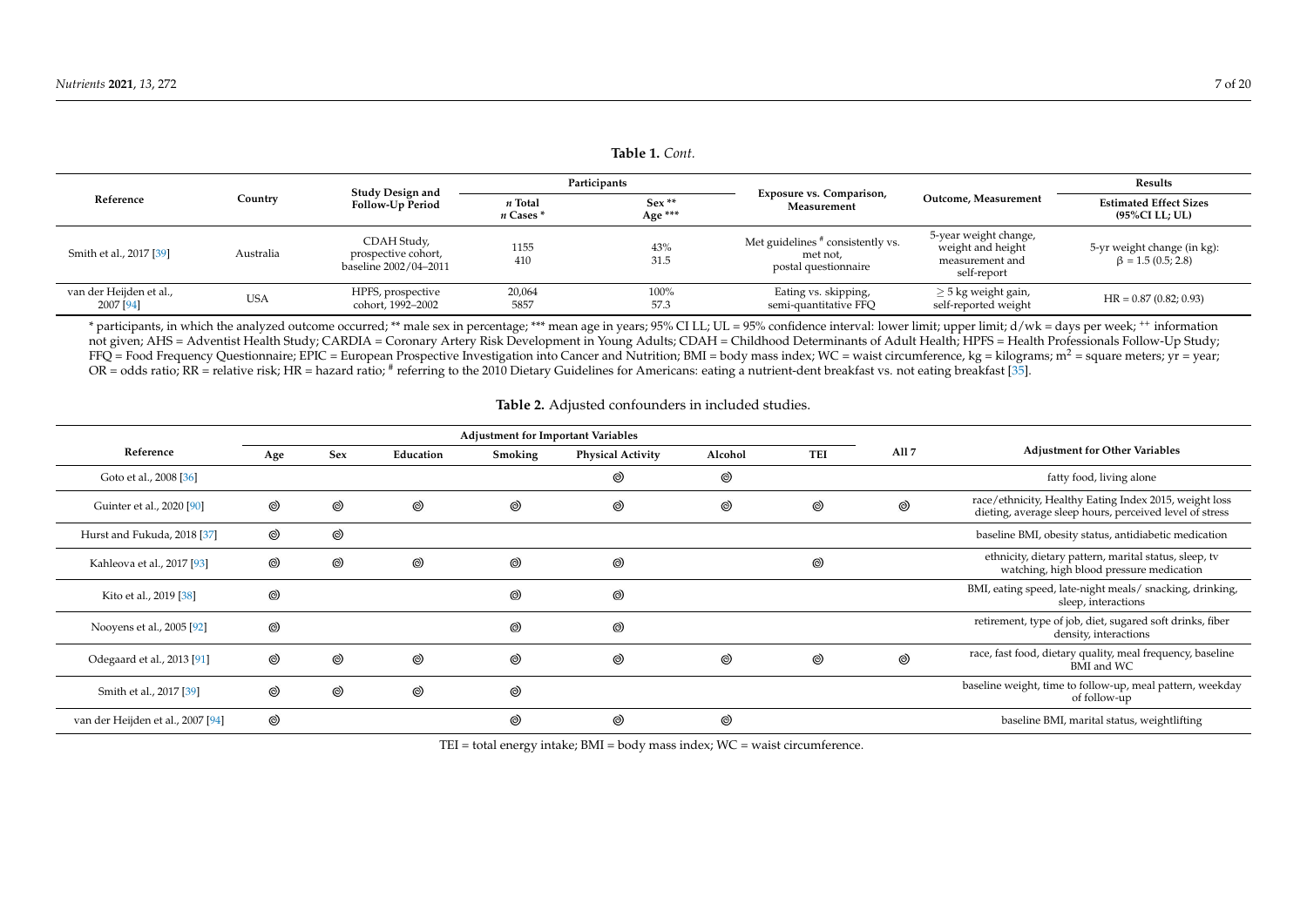The studies were published between 2005 and 2020. They were conducted in Japan  $(n = 3)$ , the USA  $(n = 4)$ , Canada  $(n = 1)$ , the Netherlands  $(n = 1)$  and Australia  $(n = 1)$ . All nine studies had an observational longitudinal study design and their follow-up duration ranged from 5 years to 18 years. Out of the nine studies, three studies were retrospective cohort studies [\[36–](#page-15-19)[38\]](#page-16-0), while the other five studies were prospective cohort studies [\[39,](#page-16-1)[90](#page-18-1)[–94\]](#page-18-9). In four studies, only male participants were involved in the analyses [\[36,](#page-15-19)[38,](#page-16-0)[92](#page-18-3)[,94\]](#page-18-9). Guinter et al. [\[90\]](#page-18-1) only involved female participants. The remaining four studies included both genders, but proportionally, females were represented to a greater degree in three out of these four studies [\[39,](#page-16-1)[91,](#page-18-2)[93\]](#page-18-10). The mean age of the participants ranged from 21.5 years to 58 years. Odegaard et al. [\[91\]](#page-18-2), Smith et al. [\[39\]](#page-16-1) and Nooyens et al. [\[92\]](#page-18-3) recruited citizens who lived within their analyzed regions, whereby the latter study only included male citizens. Kahleova et al. [\[93\]](#page-18-10) recruited participants within Adventist church members, while van der Heijden et al. [\[94\]](#page-18-9) enlisted male health professionals. Hurst and Fukuda [\[37\]](#page-16-7) and Kito et al. [\[38\]](#page-16-0) used health insurance data, whereby the latter study enlisted only male participants. Guinter et al. [\[90\]](#page-18-1) recruited "healthy" sisters of women diagnosed with breast cancer (healthy in the way of not also having a cancer diagnosis).

The categorization of the exposure of breakfast skipping varied between the studies. Hurst and Fukuda [\[37\]](#page-16-7), Kito et al. [\[38\]](#page-16-0), and Odegaard et al. [\[91\]](#page-18-2) defined breakfast as skipped when participants were skipping on  $\geq$ 3 days per week, while Goto et al. [\[36\]](#page-15-19) defined breakfast as skipped already when participants skipped breakfast on  $\geq$  days per week. Moreover, Kahleova et al. [\[93\]](#page-18-10), Smith et al. [\[39\]](#page-16-1) and van der Heijden et al. [\[94\]](#page-18-9) defined breakfast as skipped or eaten without any specification of days per week. Nooyens et al. [\[92\]](#page-18-3) used a continuous exposure variable defined as breakfast skipped on 0 days to 7 days per week, while Guinter et al. [\[90\]](#page-18-1) used breakfast eating frequency categories, such as eating breakfast on 0, 1–2, 3–4, 5–6, and 7 days per week. Concerning the exposure measurement, only five studies used a validated tool [\[38](#page-16-0)[,39](#page-16-1)[,90](#page-18-1)[–92\]](#page-18-3) (see Table [2\)](#page-6-1). With regard to the underlying definition of breakfast, most studies [\[36–](#page-15-19)[38,](#page-16-0)[90,](#page-18-1)[92,](#page-18-3)[94\]](#page-18-9) reported no definition. The study by Odegaard et al. [\[91\]](#page-18-2) reported that they did not have an explicit definition of breakfast. By contrast, Kahleova et al. [\[93\]](#page-18-10) defined breakfast as "a meal eaten between 05:00 and 11:00", whereas Smith et al. [\[39\]](#page-16-1) defined breakfast skipping as "not eating a snack, small meal or large meal between 6:00 and 9:00 AM".

In view of the outcome, six studies used BMI as measure for body weight [\[36](#page-15-19)[–38,](#page-16-0)[90,](#page-18-1)[91,](#page-18-2)[93\]](#page-18-10). Out of them, Hurst and Fukuda [\[37\]](#page-16-7), Kito et al. [\[38\]](#page-16-0), Odegaard et al. [\[91\]](#page-18-2), and Guinter et al. [\[90\]](#page-18-1) used a BMI cut-off to define the body weight of participants as overweight or obese, respectively. Accordingly, overweight was defined as a BMI  $\geq 25 \text{ kg/m}^2$  in Hurst and Fukuda [\[37\]](#page-16-7), Kito et al. [\[38\]](#page-16-0) and Guinter et al. [\[90\]](#page-18-1). Obesity was defined as a BMI  $\geq 30$  kg/m<sup>2</sup> in Odegaard et al. [\[91\]](#page-18-2) and Guinter et al. [\[90\]](#page-18-1). On the other hand, Goto et al. [\[36\]](#page-15-19), Kahleova et al. [\[93\]](#page-18-10) and Hurst and Fukuda [\[37\]](#page-16-7) analyzed changes in BMI values over different periods. Nooyens et al. [\[92\]](#page-18-3), Smith et al. [\[39\]](#page-16-1), van der Heijden et al. [\[94\]](#page-18-9) and Guinter et al. [\[90\]](#page-18-1) investigated the outcome of weight change by analyzing changes in kilograms of body weight over different periods. Moreover, three studies also used the WC as an outcome measure for overweight or weight change [\[37](#page-16-7)[,91](#page-18-2)[,92\]](#page-18-3). Other measures of body weight (i.e., WHtR or WHR or BF%) were not utilized in the included studies. An exception was the study by Guinter et al. [\[90\]](#page-18-1), in which they utilized the measures WC and WHR, but unfortunately this was only for cross-sectional outcomes, not for incident outcome measurement.

In view of the outcome measurement, in seven out of nine studies the outcome values were measured by trained stuff [\[36](#page-15-19)[,38](#page-16-0)[,39](#page-16-1),90-[93\]](#page-18-10). In three out of these six studies, selfreported information on weight and height were additionally collected [\[39](#page-16-1)[,90,](#page-18-1)[93\]](#page-18-10). Guinter et al. [\[90\]](#page-18-1) measured only using trained staff at baseline and collected the self-reported weight at baseline and follow-up. In contrast, van der Heijden et al. [\[94\]](#page-18-9) used only selfreported weight values. Within the study by Hurst and Fukuda [\[37\]](#page-16-7) it was not clear whether BMI or WC values were measured or self-reported (see Table [1\)](#page-6-0).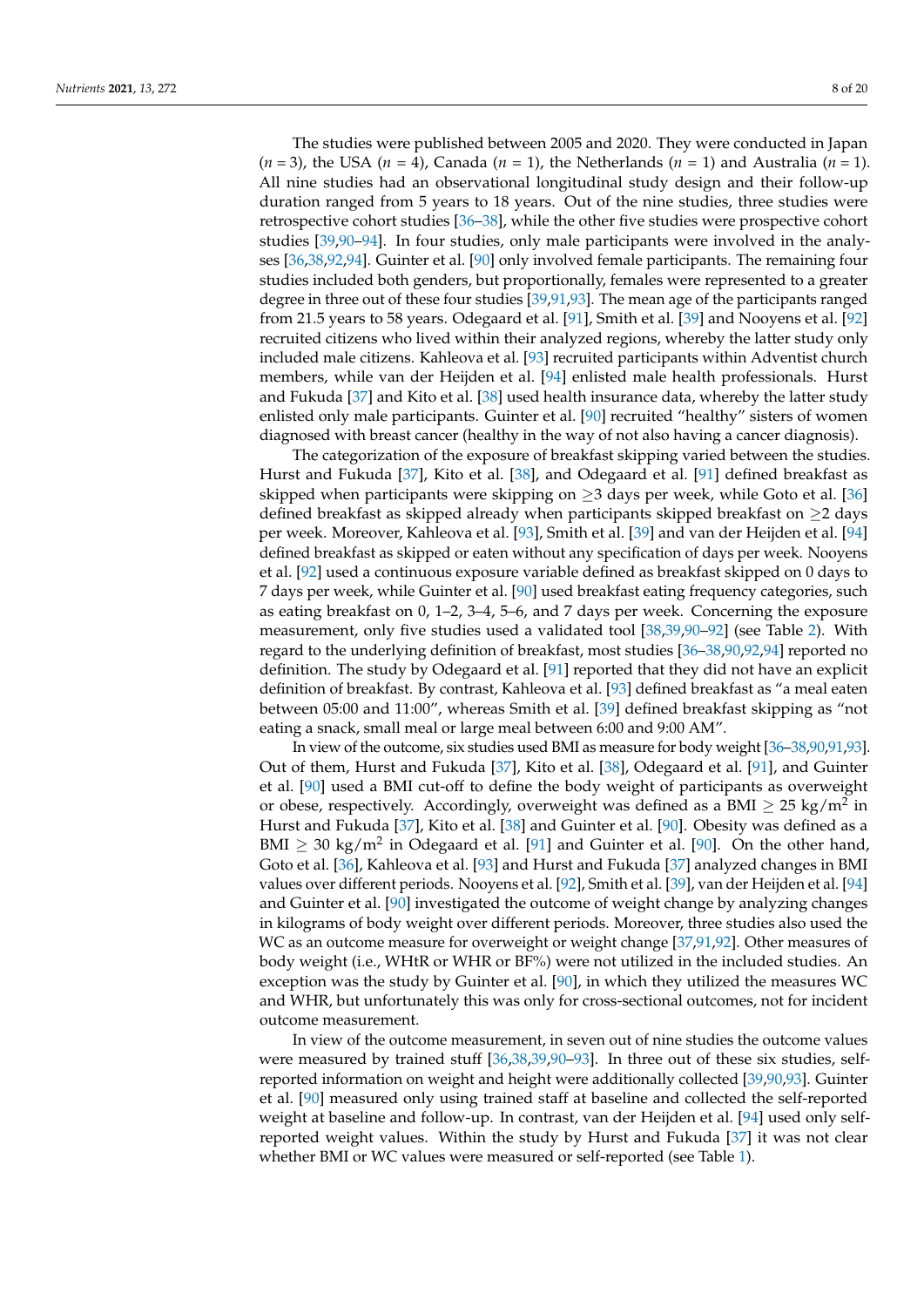In addition to Table [1,](#page-6-0) Table [2](#page-6-1) displays the adjusted confounders of the included studies. Only two studies [\[90,](#page-18-1)[91\]](#page-18-2) adjusted their results for all of the important confounders (see Table [2\)](#page-6-1).

#### *3.2. Association between Breakfast Skipping and Body Weight*

Regarding the analyzed association between breakfast skipping and body weight, all nine studies showed an increased relative risk regarding overweight/obesity. Within this, seven out of nine studies reported that skipping breakfast was associated with weight gain [\[36–](#page-15-19)[39](#page-16-1)[,91](#page-18-2)[,93](#page-18-10)[,94\]](#page-18-9). Nooyens et al. [\[92\]](#page-18-3) described that with increasing frequency of breakfast eating, weight gain also increased. Guinter et al. [\[90\]](#page-18-1) described that eating breakfast rarely (i.e., 0 or 1–2  $d/wk$ ) and eating breakfast often (i.e., 5–6 or 7  $d/wk$ ) decreased the risk for a 5-year incident of weight gain, compared to having an inconsistent breakfast eating frequency (i.e., eating breakfast on 3–4 d/wk). Focusing on the seven studies with inverse associations, four studies described that eating breakfast decreased the relative risk of overweight, obesity, gain of weight, BMI, or WC, respectively [\[37](#page-16-7)[,91](#page-18-2)[,93](#page-18-10)[,94\]](#page-18-9). The other three studies described the same inverse correlation, but the other way around. Breakfast skipping increased the relative risk of overweight, obesity, gain of weight, BMI, or WC, respectively [\[36](#page-15-19)[,38](#page-16-0)[,39\]](#page-16-1) (see Table [1\)](#page-6-0).

Within the scope of increased BMI values, Guinter et al. [\[90\]](#page-18-1) reported a 1.35 times higher relative risk for the incident of a 5-year BMI  $\geq$  25 kg/m $^2$  for women who ate breakfast on 3 to 4 days per week than women who ate breakfast on 0 days per week  $(i.e.,  $1/RR = 1/0.74 = 1.35$ ). However, on the other hand, the same analysis displayed$ a 12% decreased risk for the incident of a 5-year BMI  $\geq$  25 kg/m<sup>2</sup> for women who ate breakfast on 7 days per week, compared to women who ate breakfast on 3 to 4 days per week (i.e., RR = 0.88). Similar directions were observed for the 5-year incident of a BMI  $\geq$  30 kg/m<sup>2</sup> within this analysis of The Sisters Study (see Table [1\)](#page-6-0). By contrast, Odegaard et al. [\[91\]](#page-18-2) reported a consistently increasing trend in the risk of becoming obese (i.e., BMI  $\geq 30 \text{ kg/m}^2$ ) for breakfast skipping: people who ate breakfast only on  $\leq$ 3 days per week had a 1.33-fold higher risk of obesity than people who ate breakfast on 4–6 days per week (i.e.,  $1/HR = 1/0.75 = 1.33$ ). The protective result as a consequence of breakfast eating behavior was even clearer when people who ate breakfast on 7 days per week were compared to people who ate breakfast only on  $\leq$ 3 days per week: the latter showed a 75% increased risk of obesity (i.e.,  $1/HR = 1/0.57 = 1.75$ ). Moreover, Goto et al. [\[36\]](#page-15-19) reported that a >5% increase in BMI value was 1.34 times more likely in men who skipped breakfast on  $\geq$ 2 days per week compared to men who skipped breakfast only on  $\leq$ 1 day per week.

In view of weight change, The Sisters Study [\[90\]](#page-18-1) displayed no association between breakfast eating frequency categories and the 5-year incident of  $\geq$  5 kg weight gain. Nooyens et al. [\[92\]](#page-18-3) found no linear association between breakfast skipping and weight change, whereas Smith et al. [\[39\]](#page-16-1) reported an increase in body weight when breakfast was skipped. Accordingly, people who did not meet the guidelines on breakfast (i.e., they skipped breakfast), gained in general 1.5 kg weight over a period of 5 years compared to people who met the guidelines on breakfast (i.e., they ate breakfast) [\[39\]](#page-16-1). Additionally, the study by van der Heijden et al. [\[94\]](#page-18-9), men who skipped breakfast showed a 15% increased risk of ≥5 kg weight gain compared to men who did eat breakfast (i.e.,  $1/HR = 1/0.87 = 1.15$ ).

As regards the measurements of abdominal obesity, WC was used in some of the included studies. The results of the Doetinchem Cohort Study displayed that the WC of Dutch men increased by about 0.10 cm for each day on which breakfast was skipped [\[92\]](#page-18-3). In the study by Hurst and Fukuda [\[37\]](#page-16-7), there was no linear association between breakfast skipping and WC change. In contradiction to these two studies, the results of the Coronary Artery Risk Development in Young Adults (CARDIA) study showed that the hazard ratio for abdominal obesity was 0.84 (95% CI: 0.70; 0.99) when breakfast was consumed on 4 to 6 days per week, and 0.78 (95% CI: 0.66; 0.91) when breakfast was consumed on 7 days per week. Both were compared to participants who consumed breakfast on  $\leq$ 3 days per week [\[91\]](#page-18-2).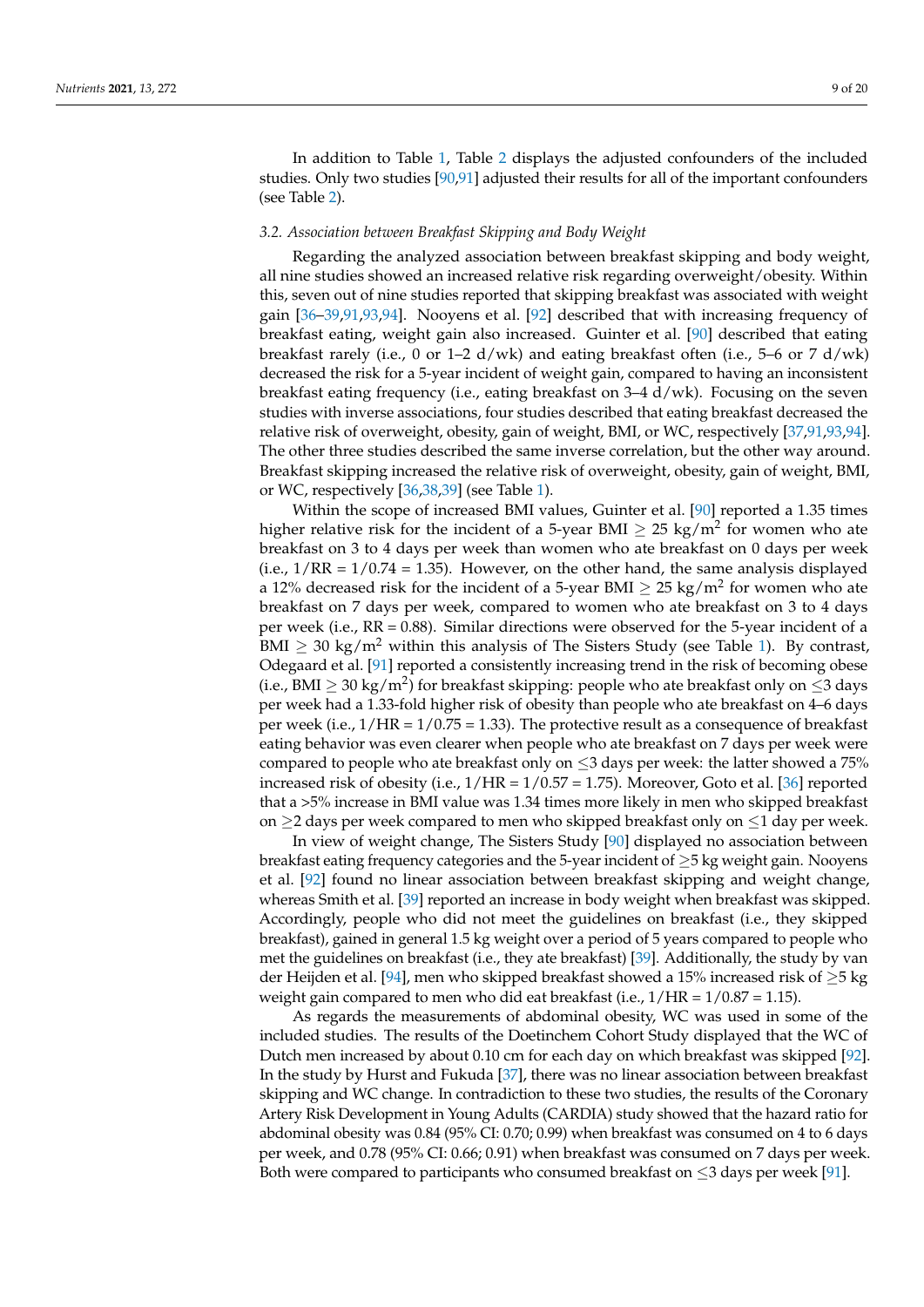## 3.2.1. Association between Breakfast Skipping and Overweight/Obesity 3.2.1. Association between Breakfast Skipping and Overweight/Obesity

Two studies comprised the meta-analysis on breakfast skipping on ≥3 days compared Two statics comprised the meta-analysis on breakfast skipping on  $\geq 0$  days compared to  $\leq 2$  days per week and the occurrence of overweight/obesity, involving 25,764 cases among 105,251 participants (Figure [2\)](#page-9-0). among 105,251 participants (Figure 2).  $\sigma \geq 2$  days per week and the occurrence of overweight/obesity, involving 25,764 cases

<span id="page-9-0"></span>

Figure 2. Forest plot for breakfast skipping ≥3 versus ≤2 days per week and overweight/obesity by using random-effects meta-analysis. meta-analysis.

> The pooled effect estimate expressed as a summary risk ratio (RR) for the occurrence The pooled effect estimate expressed as a summary risk ratio (RR) for the occurrence of overweight/obesity is 1.11 (95% CI: 1.04, 1.19;  $I^2 = 24.9$ %, *p* heterogeneity = 0.249; *n* = 2 studies). Accordingly, participants who skipped breakfast on ≥3 days per week have an increased relative risk of 11% for becoming overweight/obese compared to participants who skipped breakfast on  $\leq$ 2 days per week. In view of the inconsistency of this meta-analysis, there is a 24.9% level of variability between the included studies due heterogeneity. to heterogeneity.

> As a result of this adjustment, the corresponding 95% CI widens, the estimation As a result of this adjustment, the corresponding 95% CI widens, the estimation becomes less precise, and the identified association between breakfast skipping and becomes less precise, and the identified association between breakfast skipping and over- $\alpha$  overweight  $\alpha$  besity in the meta-analysis becomes lost (adjusted RR  $= 1.11$ ; 95% CI: 0.72, 1.1 1.72). weight/obesity in the meta-analysis becomes lost (adjusted RR = 1.11; 95% CI: 0.72, 1.72).

## 3.2.2. Association between Breakfast Skipping and BMI Change 3.2.2. Association between Breakfast Skipping and BMI Change

The meta-analysis on the association between breakfast  $100.412$  confidence to  $T_{\rm max}$ skipping and BMI change comprised two studies, involving 108,413 participants (Figure 3). skipping and BMI change comprised two studies, involving 108,413 participants (Figure [3\)](#page-10-0). The meta-analysis on the association between breakfast eating compared to breakfast

The pooled β coefficient is  $-0.02$  (95% CI:  $-0.05$ , 0.01; I<sup>2</sup> = 58.1%, *p* heterogeneity  $= 0.123$ ;  $n = 2$  studies). It appears that breakfast eaters showed a slight decrease in BMI. However, the precision of this estimate is low and there is no association in BMI change between breakfast eating and skipping. In view of the inconsistency of this meta-analysis, there is a 58.1% level of variability between the included studies due to heterogeneity.

Moreover, the standard error adjustment in our sensitivity analysis results in an even wider 95% CI and less precise estimation (adjusted  $β = -0.02$ ; 95% CI:  $-0.20$ , 0.16).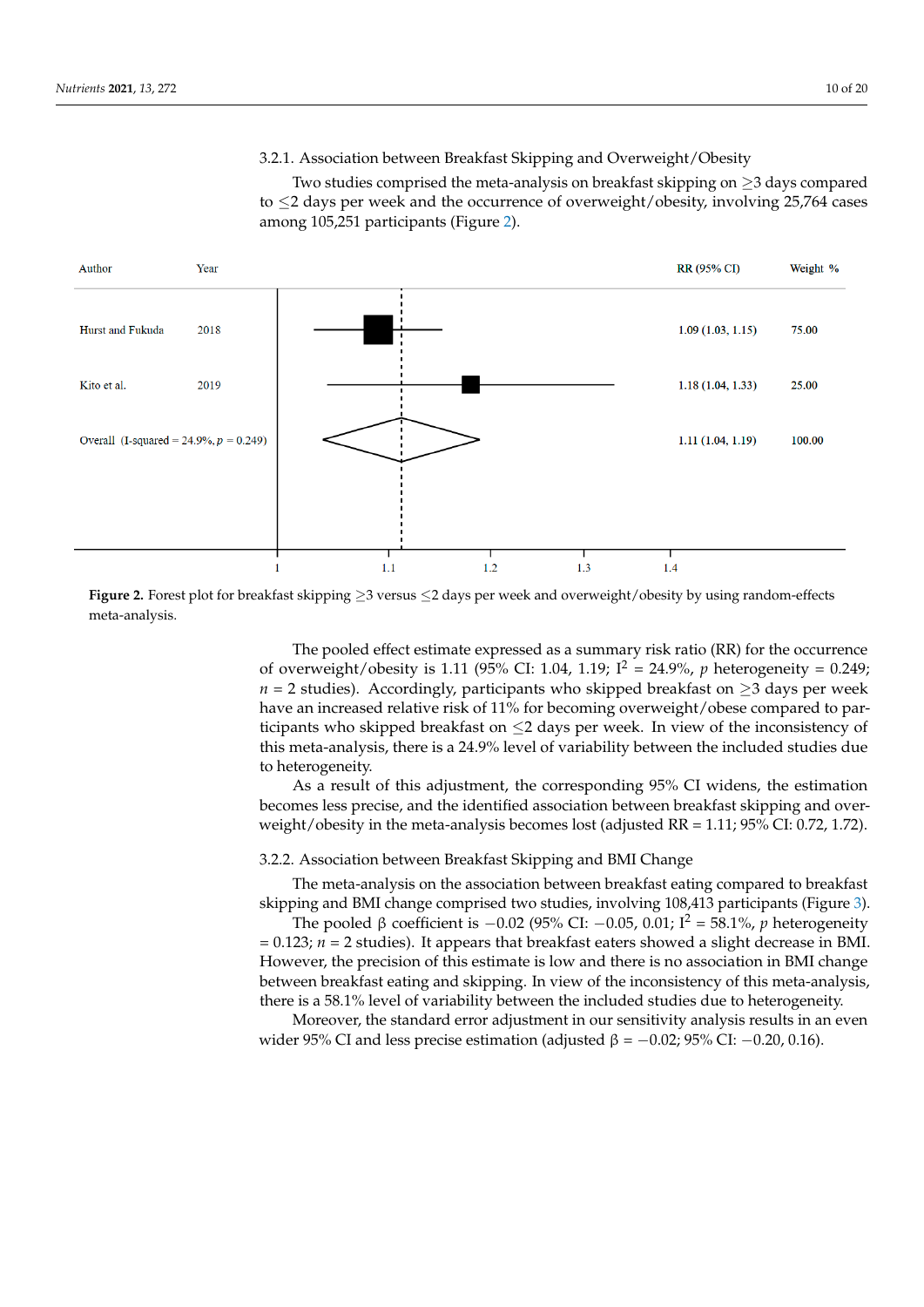<span id="page-10-0"></span>

*Nutrients* **2021**, *13*, x FOR PEER REVIEW 13 of 23



### The poole of *Fig.* −1.02 (95% CI) −1.03 (95% CI) = 58.1%, *p* heterogeneity = 58.1%, *p* + 58.1%, *p* + 58.1%, *p* + 58.1%, *p* + 58.1%, *p* + 59.1%, *p* + 59.1%, *p* + 59.1%, *p* + 59.1%, *p* + 59.1%, *p* + 59.1%, *p* 3.3. Quality of Included Studies

To assess the risk of bias in the included studies, ROBINS-I tool was applied for each study. In accordance, only two studies were judged as having a moderate risk of bias [\[90](#page-18-1)[,91\]](#page-18-2), another six studies had a serious risk of bias [\[36,](#page-15-19)[38,](#page-16-0)[39,](#page-16-1)[92–](#page-18-3)[94\]](#page-18-9), and one study was assigned as having a critical risk of bias [\[37\]](#page-16-7) (see Supplementary Table S2). To assess the quality of evidence of the two conducted meta-analyses, NutriGRADE was used. In accordance, both S3 provides an overview of the assessed domains and points achieved for each domain and meta-analysis. The included studies, ROBINS-I tool was applied for each  $\alpha$ meta-analyses were assigned with a very low meta-evidence score. Supplementary Table

#### study. In accordance, only two studies were judged as having a moderate risk of bias  $\blacksquare$ . Discussion **4. Discussion**

All nine studies included in the review reported a statistically significant association between breakfast skipping and overweight/obesity or weight gain. Moreover, eight out of nine studies displayed that breakfast skipping increased the relative risk for overweight/obesity or weight gain, respectively, compared to eating breakfast. Both meta-analyses provided a very low meta-evidence; one showed an increased relative risk displayed as increasing BMI values, when breakfast is skipped. Skipping breakfast on  $\geq$ 3 days per week increased the risk to become overweight/obese about 11% (95% CI: 4%, 19%) compared to skipping breakfast on  $\leq$ 2 days per week. The second meta-analysis showed no association between breakfast skipping and changes in BMI. With regard to our sensitivity analysis, no association between breakfast skipping and overweight/obesity or BMI change, respectively, was found. for overweight/obesity, while the other might imply a small tendency for weight gain

The results of this report are similar to recent systematic reviews and meta-analyses on studies with cross-sectional designs, but with a lower strength of association observed in our results. For comparison, the relative risk for overweight/obesity was increased by about 75% (95% CI: 57%, 95%) for the breakfast skippers compared to the breakfast eaters analyzed in the meta-analysis on cross-sectional studies from Asian and Pacific countries  $[95]$ . In contrast, the results of meta-analyses on studies with interventional designs reported associations between breakfast skipping and body weight concerning weight loss in breakfast skippers [\[63](#page-17-0)[,96\]](#page-18-12). In accordance, the recent meta-analysis by Bonnet on style with cross-section or the process-section of an interest of association of an interest of association of association of association of association of association of an interesting of a lower strength of all lower  $\frac{1}{\sqrt{100}}$  in  $\frac{1}{\sqrt{100}}$  for comparison, the relative risk for overweight  $\frac{1}{\sqrt{100}}$  over  $\frac{1}{\sqrt{100}}$  over  $\frac{1}{\sqrt{100}}$  over  $\frac{1}{\sqrt{100}}$  over  $\frac{1}{\sqrt{100}}$  over  $\frac{1}{\sqrt{100}}$  over  $\frac{1}{\sqrt{100}}$  over body weight when breakfast was skipped in trials conducted in the UK and USA, with a<br>follow we time hatween 4 and 16 weeks follow-up time between 4 and 16 weeks.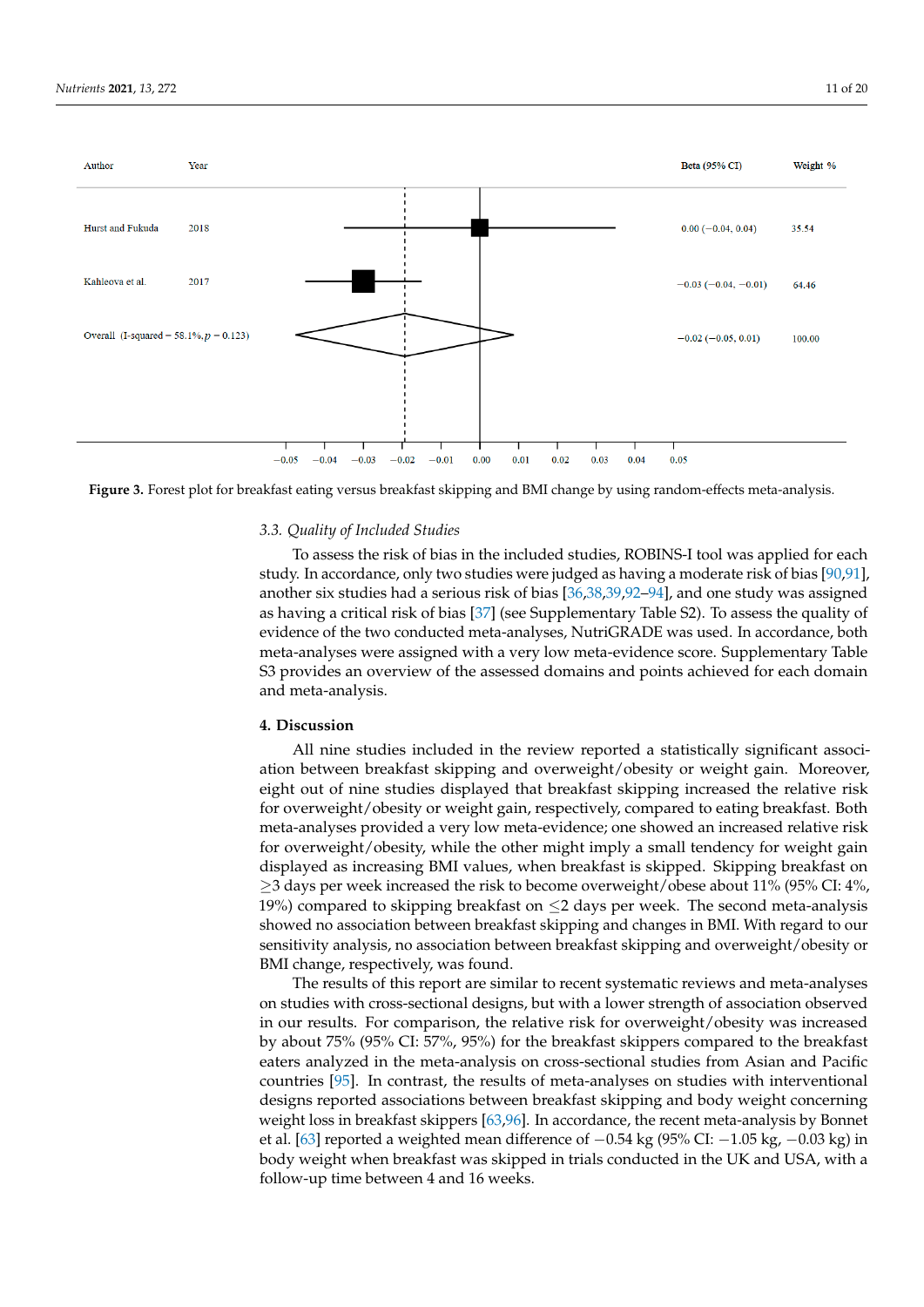In addition, breakfast skipping is part of several intermittent fasting programs [\[97](#page-18-13)[–99\]](#page-18-14). One intermittent fasting method is time-restricted feeding, whereby the individual fasts for 16 to 20 h per day and eats only in the remaining 4 to 8 h per day, mainly in the evening. This fasting program is called "20:4" or "16:8", respectively [\[97](#page-18-13)[,98](#page-18-15)[,100](#page-18-16)[,101\]](#page-18-17). Systematic reviews on intermittent fasting programs [\[97](#page-18-13)[,98\]](#page-18-15) suggest that body weight reduction is possible. This association is stronger in interventional and randomized controlled studies than in observational studies [\[97](#page-18-13)[,98\]](#page-18-15). Those results stand against the findings of the present review and meta-analyses and might be due to the different study designs and outcome measurements.

Randomized controlled trials are considered the gold standard study design, they are conducted under laboratory conditions, provide good internal validity, and are labeled with the highest level of evidence. Typically, their outcome measurements are more trustworthy than outcome measurements in observational study designs. In view of overweight and obesity, trials utilized body composition values (e.g., fat mass and fat free mass) by using DEXA or BIA, respectively [\[63](#page-17-0)[,96,](#page-18-12)[102\]](#page-18-18), whereas observational longitudinal studies utilized BMI or weight change in kilograms by using a tapeline and scale [\[36–](#page-15-19)[39,](#page-16-1)[90–](#page-18-1)[94\]](#page-18-9). However, trials such as those conducted by Sievert et al. [\[96\]](#page-18-12) and Bonnet et al. [\[63\]](#page-17-0) are limited to a small sample size (i.e., <500 people included in meta-analysis) and short observation intervals (i.e., between 2 and 16 weeks). In contrast, our meta-analyses on cohort studies contained  $\geq 100,000$  participants. Furthermore, those observational longitudinal studies followed-up the study populations after between 5 and 18 years [\[36](#page-15-19)[–39,](#page-16-1)[90–](#page-18-1)[94\]](#page-18-9). The main advantage of observational longitudinal studies is that they are able to determine realworld conditions. Their results provide better external validity and are more transferable to the general population than the results of trials. A final difference to take into account is the fact that the analyzed population in five out of seven trials included in the meta-analysis by Bonnet et al. [\[63\]](#page-17-0) (or five out of ten trials included in the study by Sievert et al. [\[96\]](#page-18-12)) were overweight/obese, and the population was younger, with a mean age of 35 years.

The physiological principles of intermittent fasting are interesting in view of weight changes. The metabolic conversion of receiving energy from the glycogen stores of the body starts 12 h after the last ingestion of food. A few days later, up to 90% of energy supply stems from the adipose tissue. This has the clinical effect of losing the visceral fat. With losing this fat, the body weight and the metabolic health risk decreases, but levels of the hormone leptin increase. The latter causes a ravenous appetite [\[99\]](#page-18-14). People who skipped breakfast are more likely to crave for high caloric food than low caloric food [\[103\]](#page-18-19). In accordance with this, the issues of whether breakfast's satiating effect takes influence on the TEI and whether breakfast eating or skipping increases the TEI have been discussed. Some studies have reported a lower TEI in breakfast eaters compared to skippers [\[104–](#page-18-20)[106\]](#page-18-21), while other studies reported a higher TEI [\[41,](#page-16-11)[71,](#page-17-12)[75,](#page-17-13)[96,](#page-18-12)[107\]](#page-18-22).

Breakfast is only one of several determinants on body weight, and even in the scope of breakfast itself, there are different factors influencing the body weight status through nutritional physiological processes. For instance, the time of the day at which breakfast is eaten (e.g., before 10 a.m.), time spent on eating (e.g., at least 20 min), its energy intake (e.g., containing 25% of TEI) and its composition (e.g., wholegrain-based, fiber-rich foods) are associated with the body's weight status due to the release of gut hormones  $[62]$ . For example, the analysis by Deshmukh-Taskar et al. [\[40\]](#page-16-2) suggests that ready-to-eat cereals are the best kind of breakfast for losing and maintaining body weight. This difference between type of breakfast and body weight status has also been seen in other studies [\[41,](#page-16-11)[108\]](#page-18-23). Additionally, the analysis by Kent et al. [\[109\]](#page-18-24) shows that the larger the breakfast proportion size, the lower the BMI of men. The observed relationship was even more pronounced in vegetarian men, compared to their non-vegetarian counterparts [\[109\]](#page-18-24). This opens a new viewpoint which should be considered when looking at the relationship between breakfast skipping and body weight.

Since the nourishment of European, American, and Asian breakfasts are not comparable [\[36](#page-15-19)[,92](#page-18-3)[,94\]](#page-18-9), one needs to consider that the current meta-analyses pooled breakfasts from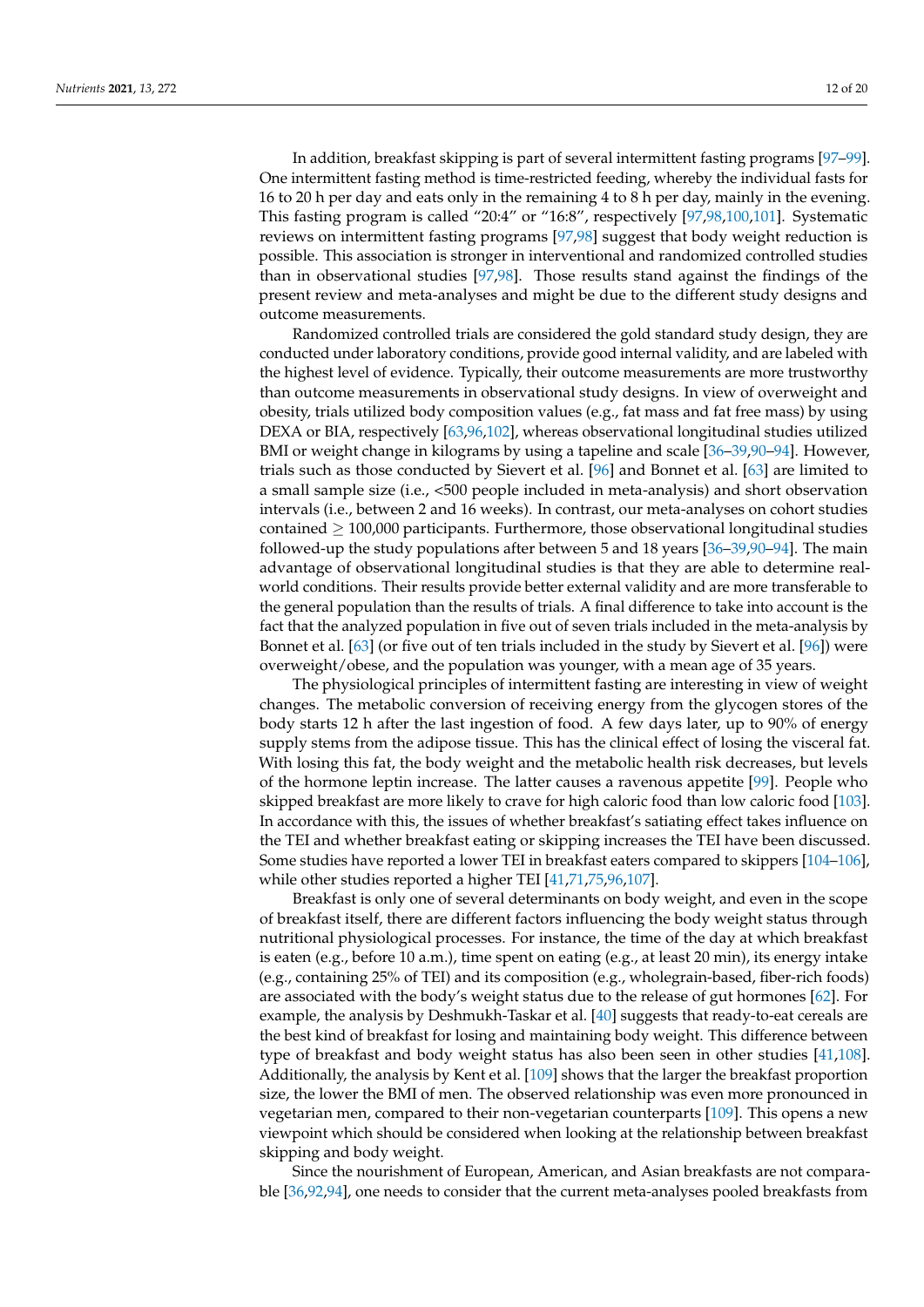countries with different breakfast types. Therefore, this analysis is limited to the extent that the examined results are most likely not transferable to the context of an individual country.

Furthermore, breakfast is an indicator of general health-promoting lifestyle and behavior: breakfast skippers are more likely to be smokers compared to breakfast eaters [\[34](#page-15-15)[,40](#page-16-2)[,74](#page-17-14)[,76–](#page-17-15)[78,](#page-17-16)[80,](#page-17-17)[110\]](#page-18-25). With a decreasing number of days on which breakfast is consumed per week the likelihood to be a smoker increases [\[76\]](#page-17-15). Likewise, breakfast skipping is associated with a higher level of alcohol consumption [\[34,](#page-15-15)[40,](#page-16-2)[74](#page-17-14)[,110\]](#page-18-25). Breakfast skippers drank on average 20.5 g alcohol per day, whereas breakfast eaters drank averagely 11.9 or 8.6 g alcohol per day, respectively. Ready-to-eat cereal breakfast consumers drank less alcohol than consumers of other types of breakfast [\[110\]](#page-18-25). As well, breakfast skippers are more likely to be physically inactive than breakfast eaters [\[34](#page-15-15)[,70,](#page-17-18)[71,](#page-17-12)[74,](#page-17-14)[76–](#page-17-15)[78,](#page-17-16)[110\]](#page-18-25). Moreover, breakfast skipping is correlated to a worse quality of sleep [\[76–](#page-17-15)[78\]](#page-17-16). Furthermore, breakfast skippers are more likely to have deficits in macro- and micronutrient intake [\[41,](#page-16-11)[71,](#page-17-12)[106](#page-18-21)[,107](#page-18-22)[,110](#page-18-25)[,111\]](#page-18-26). In addition, breakfast skippers consumed the highest content of added and free sugar [\[71\]](#page-17-12). Lastly, breakfast skippers are more likely to have lower scores of general health perceptions, vitality, social functioning, emotional roles, mental health, and total health status scores compared to breakfast eaters [\[74\]](#page-17-14). Therefore, these factors should be adjusted, as was done in some of the included studies.

Moreover, there are socioeconomic and demographic differences in characteristics of breakfast skippers compared to breakfast eaters [\[34](#page-15-15)[,40](#page-16-2)[,71](#page-17-12)[,76](#page-17-15)[,77](#page-17-19)[,79](#page-17-20)[,80](#page-17-17)[,110](#page-18-25)[,112\]](#page-18-27). People affected by poverty are most likely to skip breakfast [\[40,](#page-16-2)[110\]](#page-18-25), whereas people affiliated by the highest socioeconomic status are most likely to consume cereals for breakfast [\[71](#page-17-12)[,79\]](#page-17-20). As well, being married seems to increase the likelihood of breakfast consumption [\[76](#page-17-15)[,79](#page-17-20)[,110\]](#page-18-25). Breakfast skippers tend to be of younger age, so the likelihood of breakfast consumption increased with increasing age [\[34](#page-15-15)[,40](#page-16-2)[,71](#page-17-12)[,79](#page-17-20)[,80](#page-17-17)[,113\]](#page-18-28). Likewise, the literature shows a sex gradient: men are more likely to skip breakfast than women [\[34,](#page-15-15)[40,](#page-16-2)[112\]](#page-18-27). Lastly, there are differences between ethnicities displayed in the literature. Breakfast skippers are more likely to be of non-Hispanic black ethnicity and are less likely to be of non-Hispanic white ethnicity than breakfast eaters [\[75,](#page-17-13)[110\]](#page-18-25).

With regard to the behavioral, demographic and socioeconomic factors which are associated with breakfast skipping, most of them are also associated with overweight/obesity and may, therefore, lead to confounding factors: people with overweight/obesity are more often physically inactive compared to individuals of healthy weight [\[73,](#page-17-21)[114](#page-18-29)[–116\]](#page-19-0). An unhealthy diet is also seen more often in people with overweight/obesity than in people with normal weight [\[68,](#page-17-22)[73\]](#page-17-21). Additionally, BMI decreased in people who smoked compared to non-smokers [\[68\]](#page-17-22). Overweight/obese people are more likely to have a lower socioeconomic status and/or have a lower educational level [\[72,](#page-17-23)[117\]](#page-19-1). Another study [\[116\]](#page-19-0) reported that BMI increased with increasing economic status in both women and men. With increasing age, the likelihood of overweight/obesity also increased [\[67\]](#page-17-24). The sex gradient indicates that women are more likely to be overweight/obese, globally [\[118\]](#page-19-2). Moreover, the prevalence of overweight/obesity is positively linearly related to the income level of a country. The higher a country's income level, the higher the prevalence [\[118\]](#page-19-2). Besides income-dependent differences in the prevalence of overweight/obesity, a variety in fat distribution regarding ethnicity could have an influence [\[9\]](#page-15-20).

### *4.1. Limitations*

The described issue of an insufficient number of studies included in the meta-analyses, is one of the main limitations of this study. This is likely leading to a publication bias and a small study effect but it was not practicable to check for this with only two included studies for each meta-analysis. With regard to this, an overestimation of the true effect size is likely [\[83\]](#page-17-6). Due to this, this study is not able to estimate the range in which the true effect is located with an appropriate level of precision. This is also visible when looking at the reported 95% CIs, which are relatively broad. Additionally of note, a second limitation is based on the fact that studies included in the analysis show some differences in their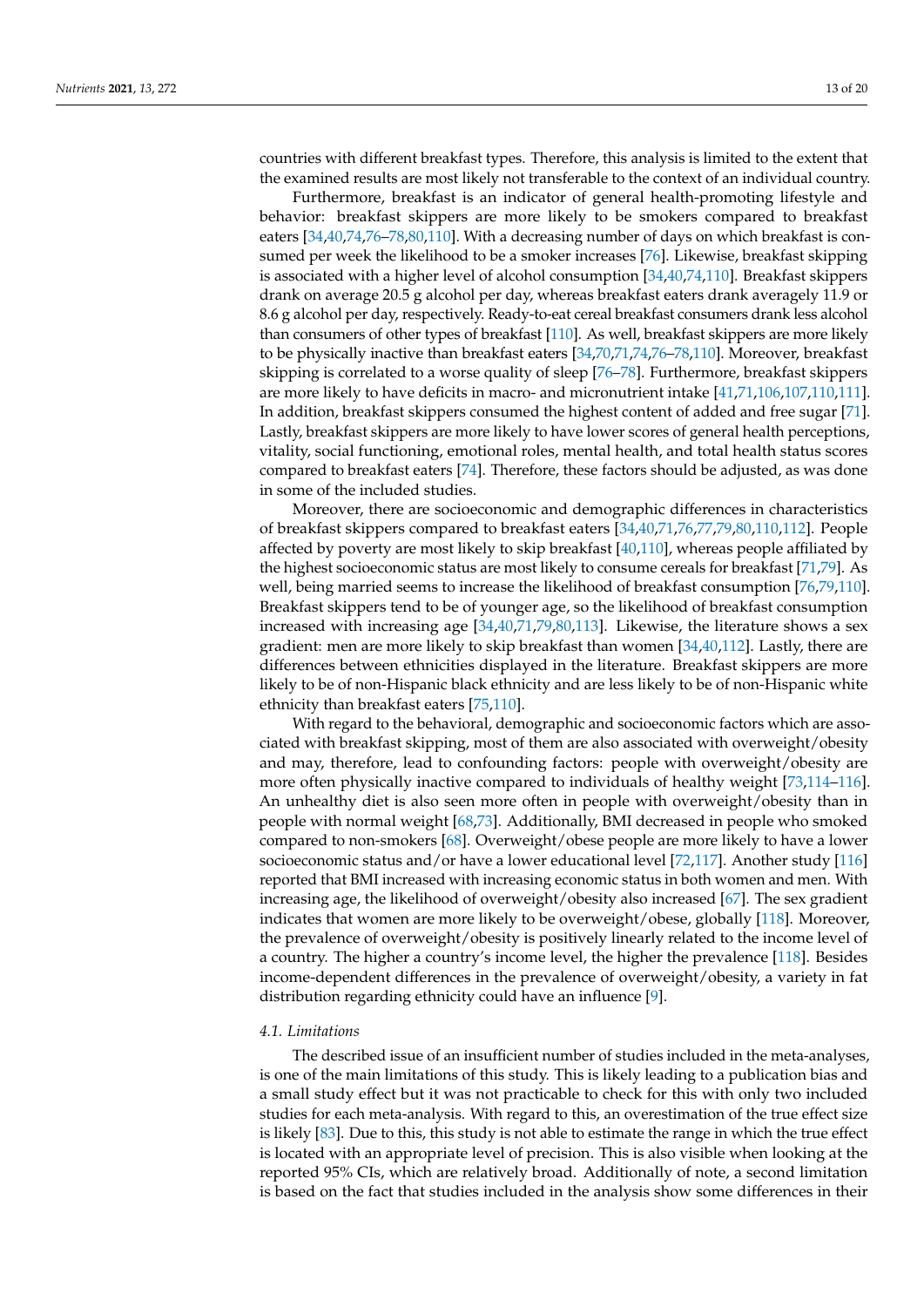methodologies. For example, we pooled data of a primary and secondary nature and with different outcome measurements (i.e., BMI change/year and BMI change without a clear period). Moreover, the sensitivity analyses (standard error adjustment to face the heterogeneity) displayed no association between breakfast skipping and overweight/obesity or BMI change, respectively. Accordingly, the reported results are not robust for variations [\[83\]](#page-17-6). Additionally, information on differences in this association dependent on the composition, quantity, and quality of breakfast cannot be displayed. Brikou et al. [\[119\]](#page-19-3) report that the definitions of breakfast and the classifications of being a breakfast skipper/eater vary highly. As most studies did not report a definition of breakfast or used different definitions of breakfast, a misclassification bias must be considered. Stemming from the fact that this meta-analysis did not comprise a sufficient number of studies to stratify for the quality or measurement methods of the studies, we were not able to provide suggestions on the influence on the analyzed association.

In the scope of significance testing, it is also worthy of note that the larger the analyzed sample size, the higher the likelihood for a statistically significant result (and rejecting H0). The present meta-analyses contained a large sample (approx. 100,000) but very small number of included studies (i.e., two) and showed small effect sizes (i.e., RR = 1.11 and  $\beta = -0.02$ ). Therefore, a false negative effect (i.e., beta error) should be taken into account, as well [\[120\]](#page-19-4).

Furthermore, the study with the comparably highest risk of bias (i.e., critical risk) [\[37\]](#page-16-7) received the largest weighting (i.e., 75%) within the first meta-analysis. The risk of bias in the other two studies included in the meta-analyses also rated high (i.e., serious risk). Additionally, the provided meta-evidence is of a very low level for both meta-analyses.

The measurement methods of breakfast skipping behavior were different between the included studies. Only one out of nine studies used an interview-based assessment, while the residual eight studies used a questionnaire-based assessment of breakfast skipping. This should be taken into account, because the meta-analysis by Horikawa et al. [\[95\]](#page-18-11) implied that interview-based assessment of breakfast skipping is more strongly associated with overweight/obesity than the questionnaire-based assessment of breakfast skipping. Therefore, it could be suggested that the results of this thesis are limited in their precision. Another limiting factor is confounding in the included studies. Only two out of nine studies adjusted for all seven important variables [\[90](#page-18-1)[,91\]](#page-18-2). Because most studies did not adjust their analyses for these important covariables, confounding due to missing adjustment, and a residual confounding must be considered. Finally, this systematic review has not been registered prior to execution.

#### *4.2. Strengths and Further Research Needs*

To the authors' best knowledge, this is the first meta-analysis on the association between breakfast skipping and body weight, examined in the form of an observational longitudinal study of adults, worldwide. Furthermore, the results of these meta-analyses are strengthened due to the observational longitudinal nature of the included cohort studies. They represent real-world conditions of the association between breakfast skipping and body weight. Cohort studies avoid recall bias and decrease the potential for selection bias [\[120\]](#page-19-4).

Considering the reported results of previous and current research, there are still open questions left and new questions accrued which collectively implies a further need for research. In general, there is a need for a clear and consistent definition of breakfast eating and breakfast skipping. Breakfast behavior is mostly not part of a validated measurement tool when looking at the included studies of this analysis. It could be an aim in future research to develop a validated measurement tool for breakfast eating and breakfast skipping.

Moreover, this review displayed a lack of studies conducted in European and African countries compared to the number of studies from the USA and Japan. In addition, future observational studies should consider other measurement methods for body weight/body composition than only BMI. Randomized controlled trials already used these specific out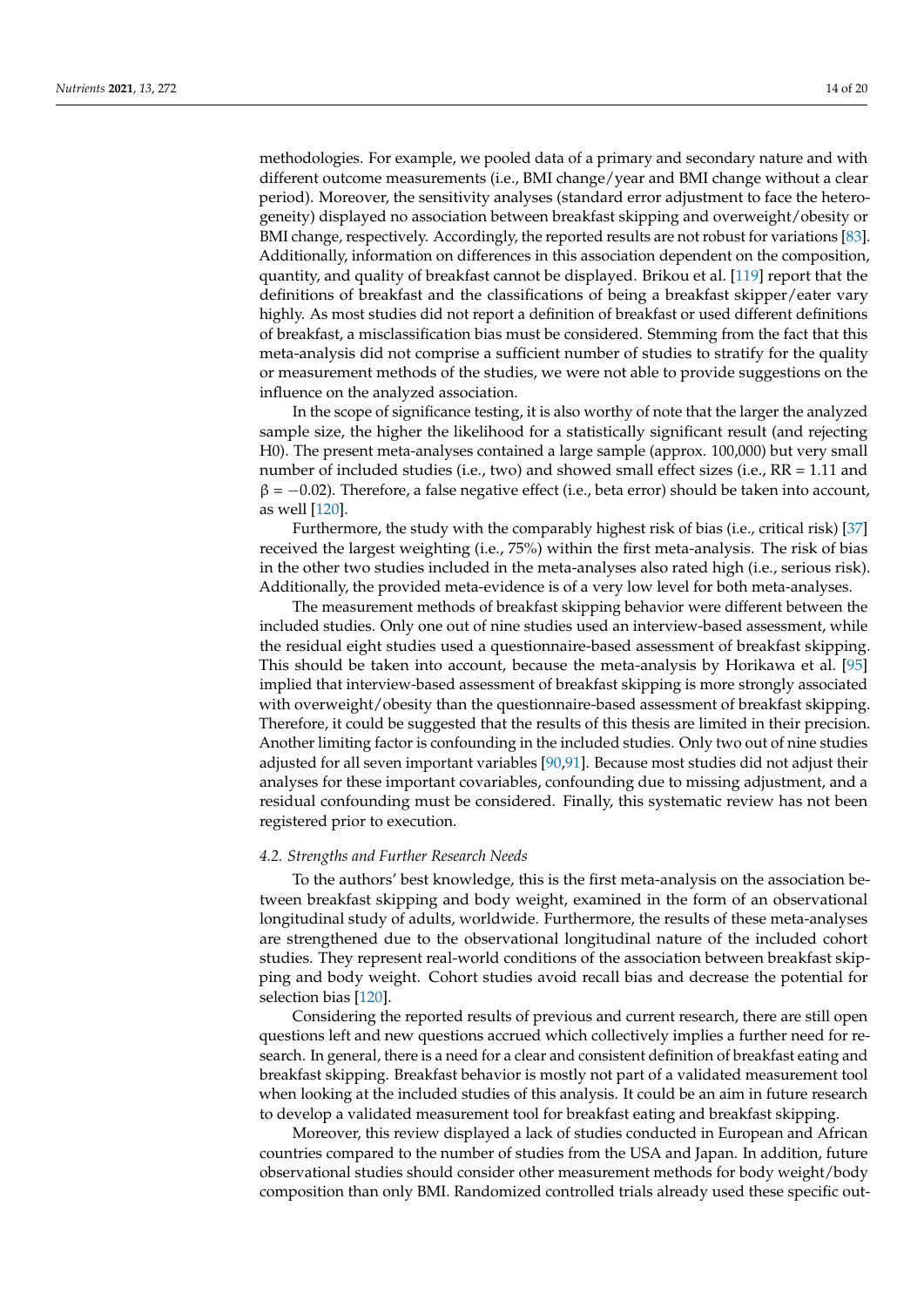come measurement methods but analyzed only short-term changes in body weight. Large observational longitudinal studies equipped with those outcome measurement methods would hold an advantage to answer the question of whether breakfast is a relevant setscrew aspect of lifestyle to consider in body weight management to avoid overweight-related deuteropathies. Comparatively, long-term randomized trials would be helpful to examine the association itself with a great deal of evidence but with less transferability into lifestyle. Lastly, both designs—trials and cohorts—are important in examining the association between exposure and outcome at first and working out this association under real and heterogenic life conditions subsequently. For another comparison, there is a need for studies with observational longitudinal design on the association between intermittent fasting and body weight, to compare those results with the results of breakfast skipping/eating and body weight.

#### **5. Conclusions**

In conclusion, evidence from observational studies indicates that in real-world settings, breakfast skipping might lead to weight gain and the onset of overweight and obesity. However, the findings rely on very few studies with high levels of heterogeneity and therefore these need to be interpreted with caution. Further observational longitudinal studies on this topic which use a clear and consistent definition of breakfast eating and breakfast skipping are needed. In addition, future studies should focus on further anthropometric measures besides BMI and consider potential confounders.

**Supplementary Materials:** The following are available online at [https://www.mdpi.com/2072-664](https://www.mdpi.com/2072-6643/13/1/272/s1) [3/13/1/272/s1,](https://www.mdpi.com/2072-6643/13/1/272/s1) Supplementary Table S1: Studies excluded by reason; Supplementary Table S2: Risk of bias in included studies according to ROBINS-I; Supplementary Table S3: Quality of evidence of meta-analyses referring to NutriGRADE.

**Author Contributions:** Conceptualization, S.S. and J.W.; formal analysis, S.S.; investigation, J.W. and F.F.; data curation, J.W.; Writing—Original draft preparation, J.W.; Writing—Review and editing, S.S. and F.F.; visualization, J.W.; project administration, F.F. All authors have read and agreed to the published version of the manuscript.

**Funding:** This research received no external funding.

**Institutional Review Board Statement:** Not applicable.

**Informed Consent Statement:** Not applicable.

**Data Availability Statement:** Not applicable, because it is a systematic review with meta-analyses. All data is available in primary studies.

**Acknowledgments:** We acknowledge support from the German Research Foundation (DFG) and the Open Access Publication Fund of Charité–Universitätsmedizin Berlin.

**Conflicts of Interest:** The authors declare no conflict of interest.

#### **References**

- <span id="page-14-0"></span>1. World Health Organization. Obesity and Overweight. Available online: [https://www.who.int/news-room/fact-sheets/detail/](https://www.who.int/news-room/fact-sheets/detail/obesity-and-overweight) [obesity-and-overweight](https://www.who.int/news-room/fact-sheets/detail/obesity-and-overweight) (accessed on 19 January 2021).
- <span id="page-14-1"></span>2. Gurevich-Panigrahi, T.; Panigrahi, S.; Wiechec, E.; Los, M. Obesity: Pathophysiology and clinical management. *Curr. Med. Chem.* **2009**, *16*, 506–521. [\[CrossRef\]](http://doi.org/10.2174/092986709787315568) [\[PubMed\]](http://www.ncbi.nlm.nih.gov/pubmed/19199918)
- <span id="page-14-2"></span>3. World Obesity Federation. Obesity: Missing the 2025 Global Targets. Trends, Costs and Country Reports. 2020. Available online: <https://data.worldobesity.org/publications/WOF-Missing-the-2025-Global-Targets-Report-FINAL-WEB.pdf> (accessed on 30 December 2020).
- <span id="page-14-3"></span>4. World Obesity Federation. Women and Men Living with Obesity, Newest Available Data. Available online: [https://data.](https://data.worldobesity.org/maps/) [worldobesity.org/maps/](https://data.worldobesity.org/maps/) (accessed on 30 December 2020).
- <span id="page-14-4"></span>5. Visscher, T.; Seidell, J.C. The Public Health Impact of Obesity. *Annu. Rev. Public Health* **2001**, *22*, 355–375. [\[CrossRef\]](http://doi.org/10.1146/annurev.publhealth.22.1.355) [\[PubMed\]](http://www.ncbi.nlm.nih.gov/pubmed/11274526)
- <span id="page-14-5"></span>6. NCD Risk Factor Collaboration. Trends in adult body-mass index in 200 countries from 1975 to 2014: A pooled analysis of 1698 population-based measurement studies with 19·2 million participants. *Lancet* **2016**, 1377–1396. [\[CrossRef\]](http://doi.org/10.1016/S0140-6736(16)30054-X)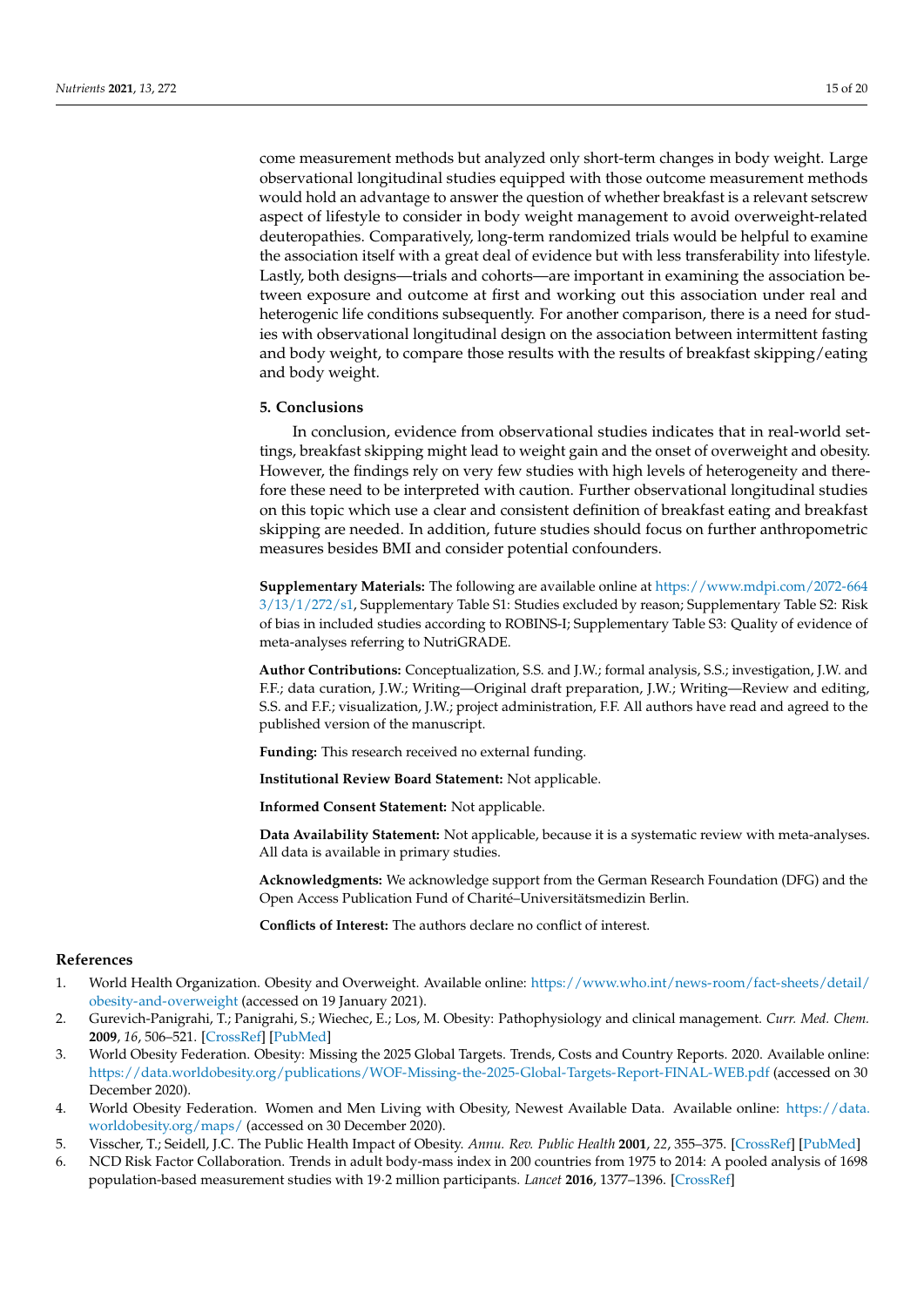- <span id="page-15-0"></span>7. GBD 2015 Obesity Collaborators; Afshin, A.; Forouzanfar, M.H.; Reitsma, M.B.; Sur, P.; Estep, K.; Lee, A.; Marczak, L.; Mokdad, A.H.; Moradi-Lakeh, M.; et al. Health Effects of Overweight and Obesity in 195 Countries over 25 Years. *N. Engl. J. Med.* **2017**, *377*, 13–27. [\[CrossRef\]](http://doi.org/10.1056/NEJMoa1614362)
- <span id="page-15-1"></span>8. Bray, G.A. Medical consequences of obesity. *J. Clin. Endocrinol. Metab.* **2004**, *89*, 2583–2589. [\[CrossRef\]](http://doi.org/10.1210/jc.2004-0535)
- <span id="page-15-20"></span>9. Tchernof, A.; Després, J.-P. Pathophysiology of human visceral obesity: An update. *Physiol. Rev.* **2013**, *93*, 359–404. [\[CrossRef\]](http://doi.org/10.1152/physrev.00033.2011)
- 10. Djalalinia, S.; Qorbani, M.; Peykari, N.; Kelishadi, R. Health impacts of Obesity. *Pak. J. Med. Sci.* **2015**, *31*, 239–242. [\[CrossRef\]](http://doi.org/10.12669/pjms.311.7033)
- 11. Agha, M.; Agha, R. The rising prevalence of obesity: Part A: Impact on public health. *Int. J. Surg. Oncol. (N. Y.)* **2017**, *2*, e17. [\[CrossRef\]](http://doi.org/10.1097/IJ9.0000000000000017)
- 12. Tune, J.D.; Goodwill, A.G.; Sassoon, D.J.; Mather, K.J. Cardiovascular consequences of metabolic syndrome. *Transl. Res.* **2017**, *183*, 57–70. [\[CrossRef\]](http://doi.org/10.1016/j.trsl.2017.01.001)
- <span id="page-15-2"></span>13. Freedland, S.J.; Wen, J.; Wuerstle, M.; Shah, A.; Lai, D.; Moalej, B.; Atala, C.; Aronson, W.J. Obesity is a significant risk factor for prostate cancer at the time of biopsy. *Urology* **2008**, *72*, 1102–1105. [\[CrossRef\]](http://doi.org/10.1016/j.urology.2008.05.044)
- <span id="page-15-3"></span>14. van Baal, P.; Polder, J.J.; de Wit, G.A.; Hoogenveen, R.T.; Feenstra, T.L.; Boshulzen, H.C.; Engelfriet, P.M.; Brouwer, W. Lifetime Medical Costs of Obesity: Prevention No Cure for Increasing Health Expenditure. *PLoS Med.* **2008**, *5*, e29. [\[CrossRef\]](http://doi.org/10.1371/journal.pmed.0050029) [\[PubMed\]](http://www.ncbi.nlm.nih.gov/pubmed/18254654)
- 15. Tremmel, M.; Gerdtham, U.-G.; Nilsson, P.M.; Saha, S. Economic Burden of Obesity: A Systematic Literature Review. *Int. J. Environ. Res. Public Health* **2017**, *14*, 435. [\[CrossRef\]](http://doi.org/10.3390/ijerph14040435) [\[PubMed\]](http://www.ncbi.nlm.nih.gov/pubmed/28422077)
- 16. Kim, D.D.; Basu, A. Estimating the Medical Care Costs of Obesity in the United States: Systematic Review, Meta-Analysis, and Empirical Analysis. *Value Health* **2016**, *19*, 602–613. [\[CrossRef\]](http://doi.org/10.1016/j.jval.2016.02.008) [\[PubMed\]](http://www.ncbi.nlm.nih.gov/pubmed/27565277)
- 17. Kjellberg, J.; Larsen, A.T.; Ibsen, R.; Højgaard, B. The Socioeconomic Burden of Obesity. *Obes. Facts* **2017**, *10*, 493–502. [\[CrossRef\]](http://doi.org/10.1159/000480404) [\[PubMed\]](http://www.ncbi.nlm.nih.gov/pubmed/29020681)
- 18. Boissonnet, C.; Schargrodsky, H.; Pellegrini, F.; Macchia, A.; Champagne, B.M.; Wilson, E.; Tognoni, G. Educational inequalities in obesity, abdominal obesity, and metabolic syndrome in seven Latin American cities: The CARMELA Study. *Eur. J. Cardiovasc. Prev. Rehabil.* **2011**, *18*, 550–556. [\[CrossRef\]](http://doi.org/10.1177/1741826710389418) [\[PubMed\]](http://www.ncbi.nlm.nih.gov/pubmed/21450632)
- <span id="page-15-16"></span>19. Devaux, M.; Sassi, F. Social inequalities in obesity and overweight in 11 OECD countries. *Eur. J. Public Health* **2013**, *23*, 464–469. [\[CrossRef\]](http://doi.org/10.1093/eurpub/ckr058) [\[PubMed\]](http://www.ncbi.nlm.nih.gov/pubmed/21646363)
- <span id="page-15-4"></span>20. Drewnowski, A. Obesity, diets, and social inequalities. *Nutr. Rev.* **2009**, *67* (Suppl. 1), S36–S39. [\[CrossRef\]](http://doi.org/10.1111/j.1753-4887.2009.00157.x)
- <span id="page-15-5"></span>21. World Health Organization. Global Action Plan for the Prevention and Control of Noncommunicable Diseases 2013–2020. 2013. Available online: [https://apps.who.int/iris/bitstream/handle/10665/94384/9789241506236\\_eng.pdf;jsessionid=1D8EA26C2](https://apps.who.int/iris/bitstream/handle/10665/94384/9789241506236_eng.pdf;jsessionid=1D8EA26C28A4F9BCA3A7A10D86569ED1?sequence=1) [8A4F9BCA3A7A10D86569ED1?sequence=1](https://apps.who.int/iris/bitstream/handle/10665/94384/9789241506236_eng.pdf;jsessionid=1D8EA26C28A4F9BCA3A7A10D86569ED1?sequence=1) (accessed on 30 December 2020).
- <span id="page-15-6"></span>22. United Nations. Sustainable Development Goals: Goal 3: Ensure Healthy Lives and Promote Well-Being for All at All Ages. Available online: <https://sdgs.un.org/goals/goal3> (accessed on 19 January 2021).
- <span id="page-15-7"></span>23. Jo, J.; Gavrilova, O.; Pack, S.; Jou, W.; Mullen, S.; Sumner, A.E.; Cushman, S.W.; Periwal, V. Hypertrophy and/or Hyperplasia: Dynamics of Adipose Tissue Growth. *PLoS Comput. Biol.* **2009**, *5*, e1000324. [\[CrossRef\]](http://doi.org/10.1371/journal.pcbi.1000324)
- <span id="page-15-18"></span><span id="page-15-8"></span>24. Spiegelman, B.M.; Flier, J.S. Obesity and the Regulation of Energy Balance. *Cell* **2001**, *104*, 531–543. [\[CrossRef\]](http://doi.org/10.1016/S0092-8674(01)00240-9)
- <span id="page-15-9"></span>25. Jungermann, K.; Barth, C.A. Energy Metabolism and Nutrition. In *Comprehensive Human Physiology: From Cellular Mechanisms to Integration*; Greger, R., Windhorst, U., Eds.; Springer: Berlin/Heidelberg, Germany, 2014; pp. 1425–1457. ISBN 978-3-642-64619-5.
- <span id="page-15-17"></span><span id="page-15-10"></span>26. Duren, D.L.; Sherwood, R.J.; Czerwinski, S.A. Body Composition Methods: Comparisons and Interpretation. *J. Diabetes Sci. Technol.* **2008**, *2*, 1139–1146. [\[CrossRef\]](http://doi.org/10.1177/193229680800200623)
- 27. Wells, J.C.K.; Fewtrell, M.S. Measuring body composition. *Arch. Dis. Child.* **2006**, *91*, 612–617. [\[CrossRef\]](http://doi.org/10.1136/adc.2005.085522) [\[PubMed\]](http://www.ncbi.nlm.nih.gov/pubmed/16790722)
- 28. World Health Organization. Body Mass Index—BMI. Available online: [http://www.euro.who.int/en/health-topics/disease](http://www.euro.who.int/en/health-topics/disease-prevention/nutrition/a-healthy-lifestyle/body-mass-index-bmi)[prevention/nutrition/a-healthy-lifestyle/body-mass-index-bmi](http://www.euro.who.int/en/health-topics/disease-prevention/nutrition/a-healthy-lifestyle/body-mass-index-bmi) (accessed on 1 August 2019).
- 29. World Health Organization. *Waist Circumference and Waist-Hip Ratio. Report of a WHO Expert Consultation*; World Health Organization: Geneva, Switzerland, 2008.
- <span id="page-15-11"></span>30. Ashwell, M.; Gibson, S. Waist-to-height ratio as an indicator of 'early health risk': Simpler and more predictive than using a 'matrix' based on BMI and waist circumference. *BMJ Open* **2016**, *6*, e010159. [\[CrossRef\]](http://doi.org/10.1136/bmjopen-2015-010159) [\[PubMed\]](http://www.ncbi.nlm.nih.gov/pubmed/26975935)
- <span id="page-15-12"></span>31. Gibney, M.J.; Barr, S.I.; Bellisle, F.; Drewnowski, A.; Fagt, S.; Livingstone, B.; Masset, G.; Varela Moreiras, G.; Moreno, L.A.; Smith, J.; et al. Breakfast in Human Nutrition: The International Breakfast Research Initiative. *Nutrients* **2018**, *10*, 559. [\[CrossRef\]](http://doi.org/10.3390/nu10050559) [\[PubMed\]](http://www.ncbi.nlm.nih.gov/pubmed/29723985)
- <span id="page-15-14"></span>32. Gwin, J.A.; Leidy, H.J. A Review of the Evidence Surrounding the Effects of Breakfast Consumption on Mechanisms of Weight Management. *Adv. Nutr.* **2018**, *9*, 717–725. [\[CrossRef\]](http://doi.org/10.1093/advances/nmy047) [\[PubMed\]](http://www.ncbi.nlm.nih.gov/pubmed/30204837)
- <span id="page-15-13"></span>33. Timlin, M.T.; Pereira, M.A. Breakfast frequency and quality in the etiology of adult obesity and chronic diseases. *Nutr. Rev.* **2007**, *65*, 268–281. [\[CrossRef\]](http://doi.org/10.1111/j.1753-4887.2007.tb00304.x) [\[PubMed\]](http://www.ncbi.nlm.nih.gov/pubmed/17605303)
- <span id="page-15-15"></span>34. Keski-Rahkonen, A.; Kaprio, J.; Rissanen, A.; Virkkunen, M.; Rose, R.J. Breakfast skipping and health-compromising behaviors in adolescents and adults. *Eur. J. Clin. Nutr.* **2003**, *57*, 842–853. [\[CrossRef\]](http://doi.org/10.1038/sj.ejcn.1601618)
- 35. Vereecken, C.; Dupuy, M.; Rasmussen, M.; Kelly, C.; Nansel, T.R.; Sabbah, H.; Baldassari, D.; Jordan, M.D.; Maes, L.; Niclasen, B.V.- L.; et al. Breakfast consumption and its socio-demographic and lifestyle correlates in schoolchildren in 41 countries participating in the HBSC study. *Int. J. Public Health* **2009**, *54* (Suppl. 2), 180–190. [\[CrossRef\]](http://doi.org/10.1007/s00038-009-5409-5)
- <span id="page-15-19"></span>36. Goto, M.; Kiyohara, K.; Kawamura, T. Lifestyle risk factors for overweight in Japanese male college students. *Public Health Nutr.* **2010**, *13*, 1575–1580. [\[CrossRef\]](http://doi.org/10.1017/S1368980009992813)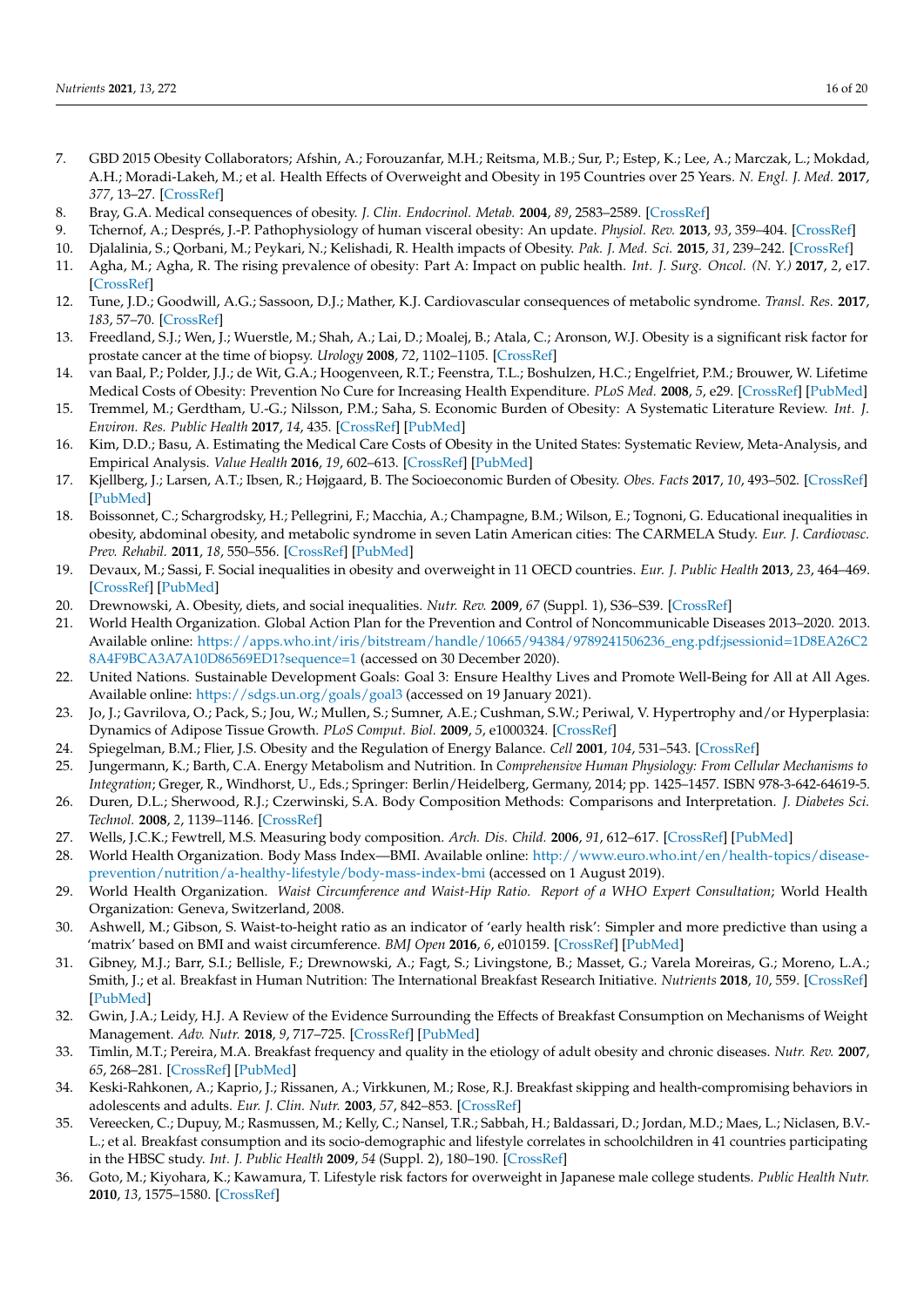- <span id="page-16-10"></span><span id="page-16-9"></span><span id="page-16-8"></span><span id="page-16-7"></span>37. Hurst, Y.; Fukuda, H. Effects of changes in eating speed on obesity in patients with diabetes: A secondary analysis of longitudinal health check-up data. *BMJ Open* **2018**, *8*, e019589. [\[CrossRef\]](http://doi.org/10.1136/bmjopen-2017-019589)
- <span id="page-16-0"></span>38. Kito, K.; Kuriyama, A.; Takahashi, Y.; Nakayama, T. Impacts of skipping breakfast and late dinner on the incidence of being overweight: A 3-year retrospective cohort study of men aged 20–49 years. *J. Hum. Nutr. Diet.* **2019**. [\[CrossRef\]](http://doi.org/10.1111/jhn.12640)
- <span id="page-16-1"></span>39. Smith, K.J.; Gall, S.L.; McNaughton, S.A.; Cleland, V.J.; Otahal, P.; Dwyer, T.; Venn, A.J. Lifestyle behaviours associated with 5-year weight gain in a prospective cohort of Australian adults aged 26–36 years at baseline. *BMC Public Health* **2017**, *17*, 54. [\[CrossRef\]](http://doi.org/10.1186/s12889-016-3931-y) [\[PubMed\]](http://www.ncbi.nlm.nih.gov/pubmed/28068968)
- <span id="page-16-2"></span>40. Deshmukh-Taskar, P.; Nicklas, T.A.; Radcliffe, J.D.; O'Neil, C.E.; Liu, Y. The relationship of breakfast skipping and type of breakfast consumed with overweight/obesity, abdominal obesity, other cardiometabolic risk factors and the metabolic syndrome in young adults. The National Health and Nutrition Examination Survey (NHANES): 1999–2006. *Public Health Nutr.* **2013**, *16*, 2073–2082. [\[CrossRef\]](http://doi.org/10.1017/S1368980012004296) [\[PubMed\]](http://www.ncbi.nlm.nih.gov/pubmed/23031568)
- <span id="page-16-11"></span>41. Chung, S.-J.; Lee, Y.; Lee, S.; Choi, K. Breakfast skipping and breakfast type are associated with daily nutrient intakes and metabolic syndrome in Korean adults. *Nutr. Res. Pract.* **2015**, *9*, 288–295. [\[CrossRef\]](http://doi.org/10.4162/nrp.2015.9.3.288) [\[PubMed\]](http://www.ncbi.nlm.nih.gov/pubmed/26060541)
- 42. Parikh, N.I.; Pencina, M.J.; Wang, T.J.; Lanier, K.J.; Fox, C.S.; D'Agostino, R.B.; Vasan, R.S. Increasing trends in incidence of overweight and obesity over 5 decades. *Am. J. Med.* **2007**, *120*, 242–250. [\[CrossRef\]](http://doi.org/10.1016/j.amjmed.2006.06.004)
- 43. World Health Organization. Global Health Observatory Data Repository: Prevalence of Overweight among Adults. Available online: [http://gamapserver.who.int/gho/interactive\\_charts/ncd/risk\\_factors/overweight/atlas.html](http://gamapserver.who.int/gho/interactive_charts/ncd/risk_factors/overweight/atlas.html) (accessed on 5 September 2019).
- 44. World Health Organization. Prevalence of Obesity among Adults: Interactive Charts at Map Server. Available online: [http:](http://gamapserver.who.int/gho/interactive_charts/ncd/risk_factors/obesity/atlas.html) [//gamapserver.who.int/gho/interactive\\_charts/ncd/risk\\_factors/obesity/atlas.html](http://gamapserver.who.int/gho/interactive_charts/ncd/risk_factors/obesity/atlas.html) (accessed on 5 September 2019).
- 45. U.S. Department of Health and Human Services. *National Cholesterol Education Programme Adult Treatment Panel III (NCEP ATP III) Guidelines*; U.S. Department of Health and Human Services: Washington, DC, USA, 2001.
- 46. Menche, N. (Ed.) *Biologie, Anatomie, Physiologie. Kompaktes Lehrbuch für Pflegeberufe*, 7th ed.; Elsevier: München, Germany, 2012; ISBN 978-3-437-26802-1.
- 47. Hammond, R.A.; Levine, R. The economic impact of obesity in the United States. *Diabetes Metab. Syndr. Obes.* **2010**, *3*, 285–295. [\[CrossRef\]](http://doi.org/10.2147/DMSO.S7384)
- 48. Seidell, J.C.; Kahn, H.S.; Williamson, D.F.; Lissner, L.; Valdez, R. Report from a Centers for Disease Control and Prevention Workshop on use of adult anthropometry for public health and primary health care. *Am. J. Clin. Nutr.* **2001**, *73*, 123–126. [\[CrossRef\]](http://doi.org/10.1093/ajcn/73.1.123)
- 49. Albataineh, S.R.; Badran, E.F.; Tayyem, R.F. Dietary factors and their association with childhood obesity in the Middle East: A systematic review. *Nutr. Health* **2018**, *25*, 53–60. [\[CrossRef\]](http://doi.org/10.1177/0260106018803243)
- 50. Blondin, S.A.; Anzman-Frasca, S.; Djang, H.C.; Economos, C.D. Breakfast consumption and adiposity among children and adolescents: An updated review of the literature. *Pediatr. Obes.* **2016**, *11*, 333–348. [\[CrossRef\]](http://doi.org/10.1111/ijpo.12082)
- 51. Gebremariam, M.K.; Lien, N.; Nianogo, R.A.; Arah, O.A. Mediators of socioeconomic differences in adiposity among youth: A systematic review. *Obes. Rev.* **2017**, *18*, 880–898. [\[CrossRef\]](http://doi.org/10.1111/obr.12547)
- <span id="page-16-3"></span>52. Ma, X.; Chen, Q.; Pu, Y.; Guo, M.; Jiang, Z.; Huang, W.; Long, Y.; Xu, Y. Skipping breakfast is associated with overweight and obesity: A systematic review and meta-analysis. *Obes. Res. Clin. Pract.* **2020**, *14*, 1–8. [\[CrossRef\]](http://doi.org/10.1016/j.orcp.2019.12.002)
- <span id="page-16-4"></span>53. Ghafari, M.; Doosti-Irani, A.; Amiri, M.; Cheraghi, Z. Prevalence of the Skipping Breakfast among the Iranian Students: A Review Article. *Iran. J. Public Health* **2017**, *46*, 882–889. [\[PubMed\]](http://www.ncbi.nlm.nih.gov/pubmed/28845398)
- 54. Hopkins, L.C.; Gunther, C. A Historical Review of Changes in Nutrition Standards of USDA Child Meal Programs Relative to Research Findings on the Nutritional Adequacy of Program Meals and the Diet and Nutritional Health of Participants: Implications for Future Research and the Summer Food Service Program. *Nutrients* **2015**, *7*, 10145–10167. [\[CrossRef\]](http://doi.org/10.3390/nu7125523) [\[PubMed\]](http://www.ncbi.nlm.nih.gov/pubmed/26690207)
- <span id="page-16-5"></span>55. Minges, K.E.; Whittemore, R.; Grey, M. Overweight and obesity in youth with type 1 diabetes. *Ann. Rev. Nurs. Res.* **2013**, *31*, 47–69. [\[CrossRef\]](http://doi.org/10.1891/0739-6686.31.47)
- <span id="page-16-6"></span>56. Monzani, A.; Ricotti, R.; Caputo, M.; Solito, A.; Archero, F.; Bellone, S.; Prodam, F. A Systematic Review of the Association of Skipping Breakfast with Weight and Cardiometabolic Risk Factors in Children and Adolescents. What Should We Better Investigate in the Future? *Nutrients* **2019**, *11*, 387. [\[CrossRef\]](http://doi.org/10.3390/nu11020387)
- 57. Patro, B.; Szajewska, H. Meal patterns and childhood obesity. *Curr. Opin. Clin. Nutr. Metab. Care* **2010**, *13*, 300–304. [\[CrossRef\]](http://doi.org/10.1097/MCO.0b013e32833681a2)
- 58. Rampersaud, G.C.; Pereira, M.A.; Girard, B.L.; Adams, J.; Metzl, J.D. Review—Breakfast habits, nutritional status, body weight, and academic performance in children and adolescents. *J. Am. Diet. Assoc.* **2005**, *105*, 743–760. [\[CrossRef\]](http://doi.org/10.1016/j.jada.2005.02.007) [\[PubMed\]](http://www.ncbi.nlm.nih.gov/pubmed/15883552)
- 59. Rohana, A.J.; Aiba, N. Childhood Obesity in Japan: A Growing Public Health Threat. *Int. Med. J.* **2012**, *19*, 146–149.
- 60. Szajewska, H.; Ruszczynski, M. Systematic review demonstrating that breakfast consumption influences body weight outcomes in children and adolescents in Europe. *Crit. Rev. Food Sci. Nutr.* **2010**, *50*, 113–119. [\[CrossRef\]](http://doi.org/10.1080/10408390903467514) [\[PubMed\]](http://www.ncbi.nlm.nih.gov/pubmed/20112153)
- 61. Williams, A.J.; Henley, W.E.; Williams, C.A.; Hurst, A.J.; Logan, S.; Wyatt, K.M. Systematic review and meta-analysis of the association between childhood overweight and obesity and primary school diet and physical activity policies. *Phys. Act.* **2013**, *10*, 1–22. [\[CrossRef\]](http://doi.org/10.1186/1479-5868-10-101) [\[PubMed\]](http://www.ncbi.nlm.nih.gov/pubmed/23965018)
- <span id="page-16-12"></span>62. Greenwood, J.L.J.; Stanford, J.B. Preventing or improving obesity by addressing specific eating patterns. *J. Am. Board Fam. Med.* **2008**, *21*, 135–140. [\[CrossRef\]](http://doi.org/10.3122/jabfm.2008.02.070034) [\[PubMed\]](http://www.ncbi.nlm.nih.gov/pubmed/18343861)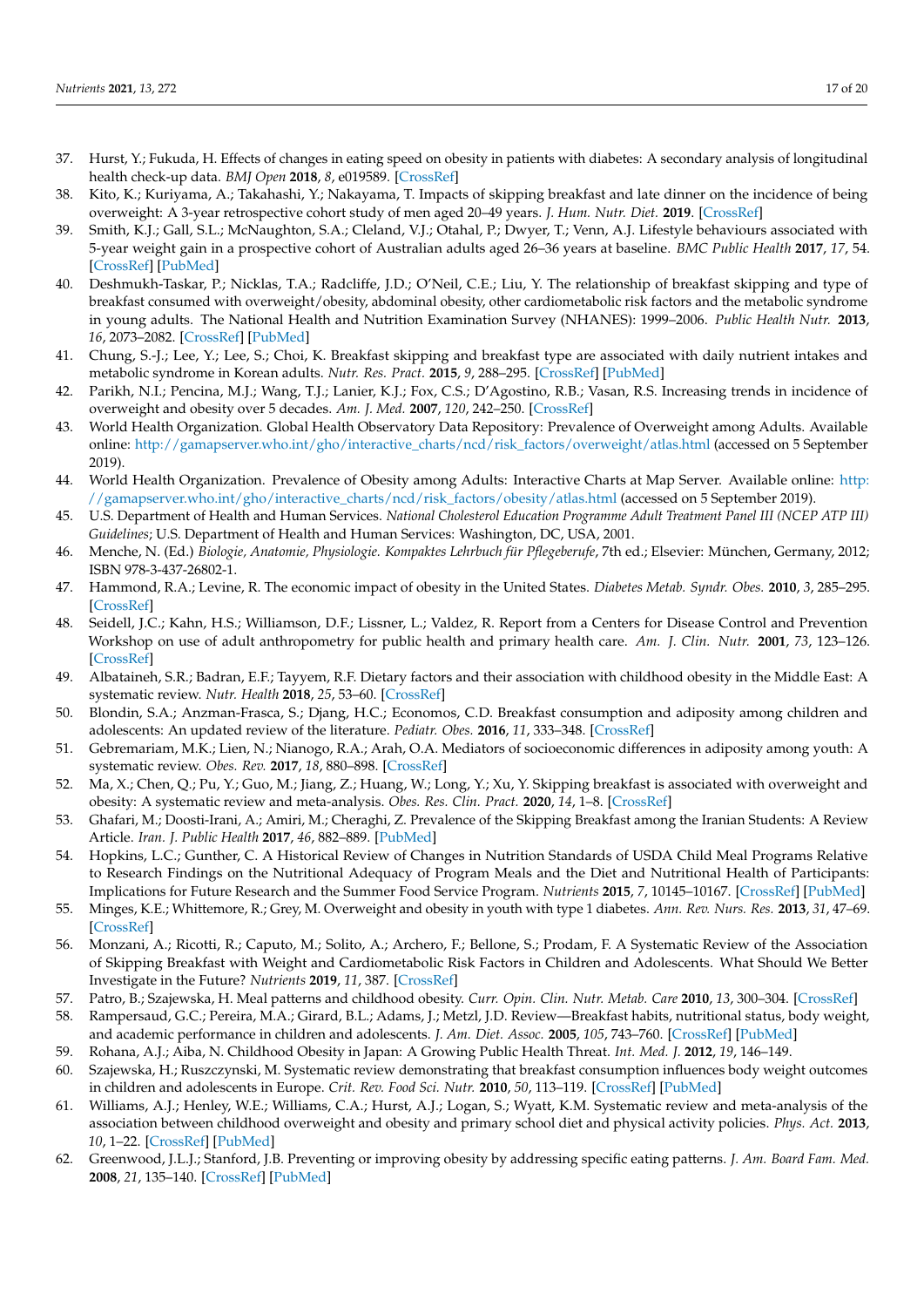- <span id="page-17-0"></span>63. Bonnet, J.P.; Cardel, M.I.; Cellini, J.; Hu, F.B.; Guasch-Ferré, M. Breakfast Skipping, Body Composition, and Cardiometabolic Risk: A Systematic Review and Meta-Analysis of Randomized Trials. *Obesity (Silver Spring)* **2020**, *28*, 1098–1109. [\[CrossRef\]](http://doi.org/10.1002/oby.22791) [\[PubMed\]](http://www.ncbi.nlm.nih.gov/pubmed/32304359)
- <span id="page-17-1"></span>64. Stroup, D.F.; Berlin, J.A.; Morton, S.C.; Olkin, I.; Williamson, G.D.; Rennie, D.; Moher, D.; Becker, B.J.; Sipe, T.A.; Thacker, S.B.; et al. Meta-analysis of Observational Studies in EpidemiologyA Proposal for Reporting. *JAMA* **2000**, *283*, 2008–2012. [\[CrossRef\]](http://doi.org/10.1001/jama.283.15.2008) [\[PubMed\]](http://www.ncbi.nlm.nih.gov/pubmed/10789670)
- <span id="page-17-2"></span>65. Sterne, J.; Higgins, J.; Elbers, R.G.; Reeves, B.C.; The Development Group for ROBINS-I. Risk of Bias in Non-randomized Studies of Interventions (ROBINS-I): Detailed Guidance. *BMJ* **2016**, *355*, i4919. [\[CrossRef\]](http://doi.org/10.1136/bmj.i4919) [\[PubMed\]](http://www.ncbi.nlm.nih.gov/pubmed/27733354)
- <span id="page-17-3"></span>66. Olatona, F.A.; Onabanjo, O.O.; Ugbaja, R.N.; Nnoaham, K.E.; Adelekan, D.A. Dietary habits and metabolic risk factors for non-communicable diseases in a university undergraduate population. *J. Health Popul. Nutr.* **2018**, *37*, 21. [\[CrossRef\]](http://doi.org/10.1186/s41043-018-0152-2)
- <span id="page-17-24"></span>67. Batista-Jorge, G.C.; Barcala-Jorge, A.S.; Dias, A.F.O.; Silveira, M.F.; Lelis, D.D.F.; Andrade, J.M.O.; Claro, R.M.; De Paula, A.M.B.; Guimaraes, A.L.S.; Ferreira, A.; et al. Nutritional Status Associated to Skipping Breakfast in Brazilian Health Service Patients. *Ann. Nutr. Metab.* **2016**, *69*, 31–40. [\[CrossRef\]](http://doi.org/10.1159/000447363)
- <span id="page-17-22"></span>68. Ball, K.; Mishra, G.D.; Crawford, D. Social factors and obesity: An investigation of the role of health behaviours. *Int. J. Obes.* **2003**, *27*, 394–403. [\[CrossRef\]](http://doi.org/10.1038/sj.ijo.0802237)
- 69. Bjørnarå, H.B.; Vik, F.N.; Brug, J.; Manios, Y.; De Bourdeaudhuij, I.; Jan, N.; Maes, L.; Moreno, L.A.; Dössegger, A.; Bere, E. The association of breakfast skipping and television viewing at breakfast with weight status among parents of 10–12-year-olds in eight European countries; the ENERGY (EuropeaN Energy balance Research to prevent excessive weight Gain among Youth) cross-sectional study. *Public Health Nutr.* **2013**, *17*, 906–914. [\[CrossRef\]](http://doi.org/10.1017/s136898001300061x)
- <span id="page-17-18"></span>70. Carels, R.A.; Young, K.M.; Coit, C.; Clayton, A.M.; Spencer, A.; Wagner, M. Skipping meals and alcohol consumption. The regulation of energy intake and expenditure among weight loss participants. *Appetite* **2008**, *51*, 538–545. [\[CrossRef\]](http://doi.org/10.1016/j.appet.2008.04.006)
- <span id="page-17-12"></span>71. Fayet-Moore, F.; McConnell, A.; Cassettari, T.; Petocz, P. Breakfast Choice Is Associated with Nutrient, Food Group and Discretionary Intakes in Australian Adults at Both Breakfast and the Rest of the Day. *Nutrients* **2019**, *11*, 175. [\[CrossRef\]](http://doi.org/10.3390/nu11010175)
- <span id="page-17-23"></span>72. Fransen, H.P.; Boer, J.M.; Beulens, J.W.; De Wit, G.A.; Bueno-De-Mesquita, H.B.; Hoekstra, J.; May, A.M.; Peeters, P.H. Associations between lifestyle factors and an unhealthy diet. *Eur. J. Public Health* **2016**, *27*, ckw190. [\[CrossRef\]](http://doi.org/10.1093/eurpub/ckw190)
- <span id="page-17-21"></span>73. Heinrich, K.M.; Maddock, J. Multiple health behaviors in an ethnically diverse sample of adults with risk factors for cardiovascular disease. *Perm. J.* **2011**, *15*, 12–18. [\[CrossRef\]](http://doi.org/10.7812/TPP/10.082) [\[PubMed\]](http://www.ncbi.nlm.nih.gov/pubmed/21505612)
- <span id="page-17-14"></span>74. Huang, C.-J.; Hu, H.-T.; Fan, Y.-C.; Liao, Y.-M.; Tsai, P.-S. Associations of breakfast skipping with obesity and health-related quality of life: Evidence from a national survey in Taiwan. *Int. J. Obes.* **2010**, *34*, 720–725. [\[CrossRef\]](http://doi.org/10.1038/ijo.2009.285) [\[PubMed\]](http://www.ncbi.nlm.nih.gov/pubmed/20065977)
- <span id="page-17-13"></span>75. Kant, A.K.; Andon, M.B.; Angelopoulos, T.J.; Rippe, J.M. Association of breakfast energy density with diet quality and body mass index in American adults: National Health and Nutrition Examination Surveys, 1999–2004. *Am. J. Clin. Nutr.* **2008**, *88*, 1396–1404. [\[CrossRef\]](http://doi.org/10.3945/ajcn.2008.26171) [\[PubMed\]](http://www.ncbi.nlm.nih.gov/pubmed/18996877)
- <span id="page-17-15"></span>76. Mansouri, M.; Hasani-Ranjbar, S.; Yaghubi, H.; Rahmani, J.; Tabrizi, Y.M.; Keshtkar, A.; Varmaghani, M.; Sharifi, F.; Sadeghi, O. Breakfast consumption pattern and its association with overweight and obesity among university students: A population-based study. *Eat. Weight Disord.* **2018**, *25*, 379–387. [\[CrossRef\]](http://doi.org/10.1007/s40519-018-0609-8)
- <span id="page-17-19"></span>77. Nishiyama, M.; Muto, T.; Minakawa, T.; Shibata, T. The Combined Unhealthy Behaviors of Breakfast Skipping and Smoking Are Associated with the Prevalence of Diabetes Mellitus. *Tohoku J. Exp. Med.* **2009**, *218*, 259–264. [\[CrossRef\]](http://doi.org/10.1620/tjem.218.259)
- <span id="page-17-16"></span>78. Park, S.H.; Jang, S.Y.; Kim, H.; Lee, S.W. An association rule mining-based framework for understanding lifestyle risk behaviors. *PLoS ONE* **2014**, *9*, e88859. [\[CrossRef\]](http://doi.org/10.1371/journal.pone.0088859)
- <span id="page-17-20"></span>79. Smith, K.J.; McNaughton, S.A.; Cleland, V.J.; Crawford, D.; Ball, K. Health, Behavioral, Cognitive, and Social Correlates of Breakfast Skipping among Women Living in Socioeconomically Disadvantaged Neighborhoods. *J. Nutr.* **2013**, *143*, 1774–1784. [\[CrossRef\]](http://doi.org/10.3945/jn.113.181396)
- <span id="page-17-17"></span>80. Yasuda, J.; Asako, M.; Arimitsu, T.; Fujita, S. Skipping breakfast is associated with lower fat-free mass in healthy young subjects: A cross-sectional study. *Nutr. Res.* **2018**, *60*, 26–32. [\[CrossRef\]](http://doi.org/10.1016/j.nutres.2018.09.006)
- <span id="page-17-4"></span>81. Wannamethee, S.G.; Field, A.E.; Colditz, G.A.; Rimm, E.B. Alcohol Intake and 8-Year Weight Gain in Women: A Prospective Study. *Obes. Res.* **2004**, *4*, 1386–1396. [\[CrossRef\]](http://doi.org/10.1038/oby.2004.175)
- <span id="page-17-5"></span>82. Schwingshackl, L.; Knüppel, S.; Schwedhelm, C.; Hoffmann, G.; Missbach, B.; Stelmach-Mardas, M.; Dietrich, S.; Eichelmann, F.; Kontopantelis, E.; Iqbal, K.; et al. Perspective: NutriGrade: A Scoring System to Assess and Judge the Meta-Evidence of Randomized Controlled Trials and Cohort Studies in Nutrition Research. *Adv. Nutr.* **2016**, *7*, 994–1004. [\[CrossRef\]](http://doi.org/10.3945/an.116.013052)
- <span id="page-17-6"></span>83. Borenstein, M.; Hedges, L.V.; Higgins, J.; Rothstein, H.R. *Introduction to Meta-Analysis*; John Wiley & Sons: Hoboken, NJ, USA, 2009.
- <span id="page-17-7"></span>84. Cleophas, T.J.; Zwinderman, A.H. *Modern Meta-Analysis. Review and Update of Methodologies*; Springer: Cham, Switzerland, 2017; ISBN 978-3-319-55895-0.
- <span id="page-17-8"></span>85. DerSimonian, R.; Laird, N. Meta-Analysis in Clinical Trials. *Control. Clin. Trials* **1986**, 177–188. [\[CrossRef\]](http://doi.org/10.1016/0197-2456(86)90046-2)
- <span id="page-17-9"></span>86. Bender, R.; Friede, T.; Koch, A.; Kuss, O.; Schlattmann, P.; Schwarzer, G.; Skipka, G. Methods for evidence synthesis in the case of very few studies. *Res. Synth. Methods* **2018**, 382–392. [\[CrossRef\]](http://doi.org/10.1002/jrsm.1297) [\[PubMed\]](http://www.ncbi.nlm.nih.gov/pubmed/29504289)
- <span id="page-17-10"></span>87. Higgins, J.; Thompson, S.G.; Deeks, J.J.; Altman, D.G. Measuring inconsistency in meta-analyses. *BMJ* **2003**, 557–560. [\[CrossRef\]](http://doi.org/10.1136/bmj.327.7414.557) [\[PubMed\]](http://www.ncbi.nlm.nih.gov/pubmed/12958120)
- <span id="page-17-11"></span>88. Higgins, J.; Green, S. (Eds.) *Cochrane Handbook for Systematic Reviews of Interventions*; Version 5.1.0; John Wiley & Sons: Hoboken, NJ, USA, 2011.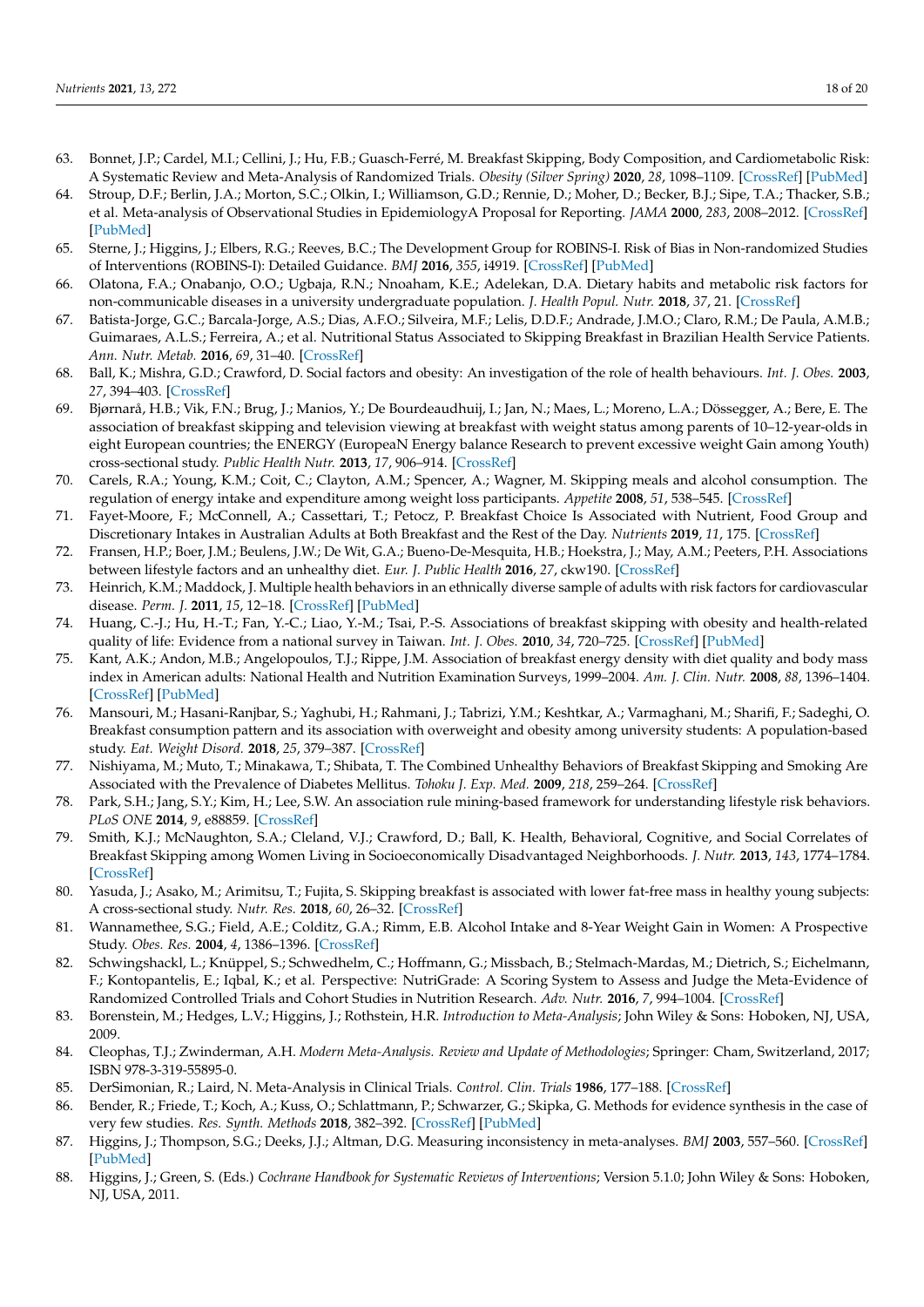- <span id="page-18-8"></span><span id="page-18-7"></span><span id="page-18-6"></span><span id="page-18-5"></span><span id="page-18-4"></span><span id="page-18-0"></span>89. Moher, D.; Liberati, A.; Tetzlaff, J.; Altman, D.G.; The PRISMA Group. Preferred reporting items for systematic reviews and meta-analyses: The PRISMA statement. *PLoS Med.* **2009**, *6*, e1000097. [\[CrossRef\]](http://doi.org/10.1371/journal.pmed.1000097) [\[PubMed\]](http://www.ncbi.nlm.nih.gov/pubmed/19621072)
- <span id="page-18-1"></span>90. Guinter, M.A.; Park, Y.-M.; Steck, S.E.; Sandler, D.P. Day-to-day regularity in breakfast consumption is associated with weight status in a prospective cohort of women. *Int. J. Obes.* **2020**, *44*, 186–194. [\[CrossRef\]](http://doi.org/10.1038/s41366-019-0356-6)
- <span id="page-18-2"></span>91. Odegaard, A.O.; Jacobs, D.R.; Steffen, L.M.; Van Horn, L.; Ludwig, D.S.; Pereira, M.A. Breakfast Frequency and Development of Metabolic Risk. *Diabetes Care* **2013**, *36*, 3100–3106. [\[CrossRef\]](http://doi.org/10.2337/dc13-0316)
- <span id="page-18-3"></span>92. Nooyens, A.C.J.; Visscher, T.L.S.; Schuit, A.J.; van Rossum, C.T.M.; Verschuren, W.M.M.; van Mechelen, W.; Seidell, J.C. Effects of retirement on lifestyle in relation to changes in weight and waist circumference in Dutch men: A prospective study. *Public Health Nutr.* **2005**, *8*, 1266–1274. [\[CrossRef\]](http://doi.org/10.1079/PHN2005756)
- <span id="page-18-10"></span>93. Kahleova, H.; Lloren, J.I.; Mashchak, A.; Hill, M.; Fraser, G.E. Meal frequency and timing are associated with changes in body mass index in adventist health study 2. *J. Nutr.* **2017**, *147*, 1722–1728. [\[CrossRef\]](http://doi.org/10.3945/jn.116.244749)
- <span id="page-18-9"></span>94. Van der Heijden, A.A.; Hu, F.B.; Rimm, E.B.; van Dam, R.M. A prospective study of breakfast consumption and weight gain among U.S. men. *Obesity (Silver Spring)* **2007**, *15*, 2463–2469. [\[CrossRef\]](http://doi.org/10.1038/oby.2007.292)
- <span id="page-18-11"></span>95. Horikawa, C.; Kodama, S.; Yachi, Y.; Heianza, Y.; Hirasawa, R.; Ibe, Y.; Saito, K.; Shimano, H.; Yamada, N.; Sone, H. Skipping breakfast and prevalence of overweight and obesity in Asian and Pacific regions: A meta-analysis. *Prev. Med.* **2011**, *53*, 260–267. [\[CrossRef\]](http://doi.org/10.1016/j.ypmed.2011.08.030)
- <span id="page-18-12"></span>96. Sievert, K.; Hussain, S.M.; Page, M.J.; Wang, Y.; Hughes, H.J.; Malek, M.; Cicuttini, F.M. Effect of breakfast on weight and energy intake: Systematic review and meta-analysis of randomised controlled trials. *BMJ* **2019**, *364*, l42. [\[CrossRef\]](http://doi.org/10.1136/bmj.l42) [\[PubMed\]](http://www.ncbi.nlm.nih.gov/pubmed/30700403)
- <span id="page-18-13"></span>97. Tinsley, G.M.; La Bounty, P.M. Effects of intermittent fasting on body composition and clinical health markers in humans. *Nutr. Rev.* **2015**, *73*, 661–674. [\[CrossRef\]](http://doi.org/10.1093/nutrit/nuv041)
- <span id="page-18-15"></span>98. Santos, H.O.; Macedo, R.C.O. Impact of intermittent fasting on the lipid profile: Assessment associated with diet and weight loss. *Clin. Nutr. ESPEN* **2018**, *24*, 14–21. [\[CrossRef\]](http://doi.org/10.1016/j.clnesp.2018.01.002) [\[PubMed\]](http://www.ncbi.nlm.nih.gov/pubmed/29576352)
- <span id="page-18-14"></span>99. Deutsche Gesellschaft für Ernährung e.V. Heilfasten, Basenfasten, Intervallfasten—Ein Überblick. *DGEinfo* **2018**, *2*, 18–25.
- <span id="page-18-16"></span>100. Stote, K.S.; Baer, D.J.; Spears, K.; Paul, D.R.; Harris, G.K.; Rumpler, W.F. A controlled trial of reduced meal frequency without caloric restriction in healthy, normal-weight, middle-aged adults. *Am. J. Clin. Nutr.* **2007**, *4*, 981–988. [\[CrossRef\]](http://doi.org/10.1093/ajcn/85.4.981) [\[PubMed\]](http://www.ncbi.nlm.nih.gov/pubmed/17413096)
- <span id="page-18-17"></span>101. Moro, T.; Tinsley, G.; Bianco, A.; Marcolin, G.; Pacelli, Q.F.; Battaglia, G.; Palma, A.; Gentil, P.; Neri, M.; Paoli, A. Effects of eight weeks of time-restricted feeding (16/8) on basal metabolism, maximal strength, body composition, inflammation, and cardiovascular risk factors in resistance-trained males. *J. Transl. Med.* **2016**, *14*, 57. [\[CrossRef\]](http://doi.org/10.1186/s12967-016-1044-0) [\[PubMed\]](http://www.ncbi.nlm.nih.gov/pubmed/27737674)
- <span id="page-18-18"></span>102. Brown, M.M.B.; Milanes, J.E.; Allison, D.B.; Brown, A.W. Eating compared to skipping breakfast has no discernible benefit for obesity-related anthropometrics: Systematic review and meta-analysis of randomized controlled trials. *FASEB J.* **2017**, *31*, lb363.
- <span id="page-18-19"></span>103. Goldstone, A.P.; De Hernandez, C.G.P.; Beaver, J.D.; Muhammed, K.; Croese, C.; Bell, G.; Durighel, G.; Hughes, E.; Waldman, A.D.; Frost, G.; et al. Fasting biases brain reward systems towards high-calorie foods. *Eur. J. Neurosci.* **2009**, *30*, 1625–1635. [\[CrossRef\]](http://doi.org/10.1111/j.1460-9568.2009.06949.x)
- <span id="page-18-20"></span>104. De Castro, J.M. The time of day of food intake influences overall intake in humans. *J. Nutr.* **2004**, *134*, 104–111. [\[CrossRef\]](http://doi.org/10.1093/jn/134.1.104)
- 105. De Castro, J.M. When, how much and what foods are eaten are related to total daily food intake. *Br. J. Nutr.* **2009**, *102*, 1228–1237. [\[CrossRef\]](http://doi.org/10.1017/S0007114509371640)
- <span id="page-18-21"></span>106. Azadbakht, L.; Haghighatdoost, F.; Feizi, A.; Esmaillzadeh, A. Breakfast eating pattern and its association with dietary quality indices and anthropometric measurements in young women in Isfahan. *Nutrition* **2013**, *29*, 420–425. [\[CrossRef\]](http://doi.org/10.1016/j.nut.2012.07.008) [\[PubMed\]](http://www.ncbi.nlm.nih.gov/pubmed/23312764)
- <span id="page-18-22"></span>107. Watanabe, Y.; Saito, I.; Henmi, I.; Yoshimura, K.; Maruyama, K.; Yamauchi, K.; Matsuo, T.; Kato, T.; Tanigawa, T.; Kishida, T.; et al. Skipping Breakfast is Correlated with Obesity. *J. Rural Med.* **2014**, *9*, 51–58. [\[CrossRef\]](http://doi.org/10.2185/jrm.2887) [\[PubMed\]](http://www.ncbi.nlm.nih.gov/pubmed/25648986)
- <span id="page-18-23"></span>108. Cho, S.; Dietrich, M.; Brown, C.J.P.; Clark, C.A.; Block, G. The effect of breakfast type on total daily energy intake and body mass index: Results from the Third National Health and Nutrition Examination Survey (NHANES III). *J. Am. Coll. Nutr.* **2003**, *22*, 296–302. [\[CrossRef\]](http://doi.org/10.1080/07315724.2003.10719307) [\[PubMed\]](http://www.ncbi.nlm.nih.gov/pubmed/12897044)
- <span id="page-18-24"></span>109. Kent, L.M.; Worsley, A. Breakfast size is related to body mass index for men, but not women. *Nutr. Res.* **2010**, *30*, 240–245. [\[CrossRef\]](http://doi.org/10.1016/j.nutres.2010.03.006) [\[PubMed\]](http://www.ncbi.nlm.nih.gov/pubmed/20534326)
- <span id="page-18-25"></span>110. Deshmukh-Taskar, P.R.; Radcliffe, J.D.; Liu, Y.; Nicklas, T.A. Do Breakfast Skipping and Breakfast Type Affect Energy Intake, Nutrient Intake, Nutrient Adequacy, and Diet Quality in Young Adults? NHANES 1999–2002. *J. Am. Coll. Nutr.* **2010**, *29*, 407–418. [\[CrossRef\]](http://doi.org/10.1080/07315724.2010.10719858)
- <span id="page-18-26"></span>111. Albertson, A.M.; Wold, A.C.; Joshi, N. Ready-to-Eat Cereal Consumption Patterns: The Relationship to Nutrient Intake, Whole Grain Intake, and Body Mass Index in an Older American Population. *J. Aging Res.* **2012**, *2012*, 631310. [\[CrossRef\]](http://doi.org/10.1155/2012/631310)
- <span id="page-18-27"></span>112. Aparicio, A.; Rodriguez-Rodriguez, E.E.; Aranceta-Bartrina, J.; Gil, A.; Gonzalez-Gross, M.; Serra-Majem, L.; Varela-Moreiras, G.; Ortega, R.M. Differences in meal patterns and timing with regard to central obesity in the ANIBES ('Anthropometric data, macronutrients and micronutrients intake, practice of physical activity, socioeconomic data and lifestyles in Spain') Study. *Public Health Nutr.* **2017**, *20*, 2364–2373. [\[CrossRef\]](http://doi.org/10.1017/S1368980017000635)
- <span id="page-18-28"></span>113. Nishida, C.; Ko, G.T.; Kumanyika, S. Body fat distribution and noncommunicable diseases in populations: Overview of the 2008 WHO Expert Consultation on Waist Circumference and Waist-Hip Ratio. *Eur. J. Clin. Nutr.* **2010**, *64*, 2–5. [\[CrossRef\]](http://doi.org/10.1038/ejcn.2009.139)
- <span id="page-18-29"></span>114. Mekary, R.A.; Feskanich, D.; Hu, F.B.; Willett, W.C.; Field, A.E. Physical activity in relation to long-term weight maintenance after intentional weight loss in premenopausal women. *Obesity (Silver Spring)* **2010**, *18*, 167–174. [\[CrossRef\]](http://doi.org/10.1038/oby.2009.170)